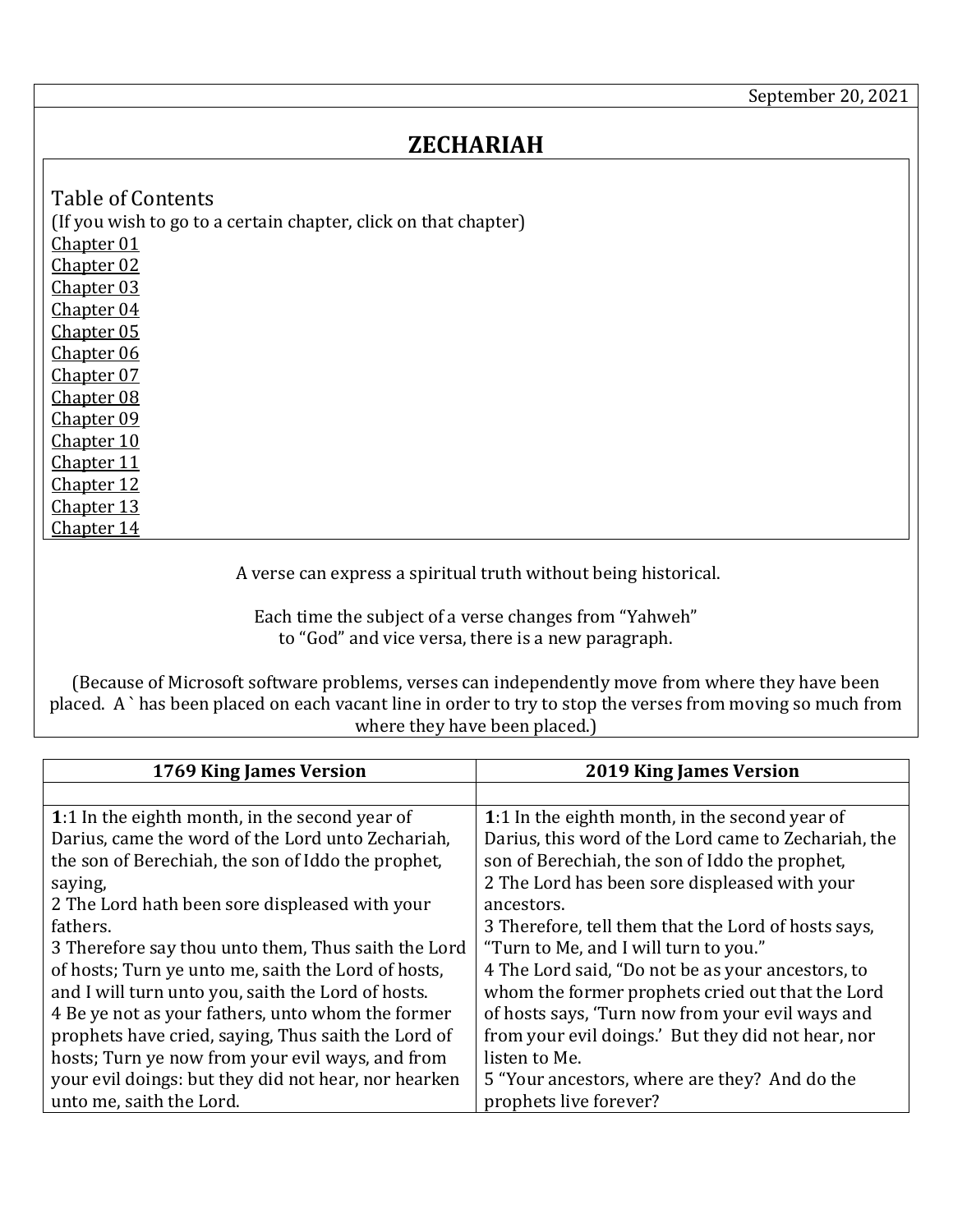| 5 Your fathers, where are they? and the prophets,        | 6 "But My words and My statutes which I                 |
|----------------------------------------------------------|---------------------------------------------------------|
| do they live for ever?                                   | commanded My servants the prophets, did they not        |
| 6 But my words and my statutes, which I                  | take hold of your ancestors? And they returned and      |
| commanded my servants the prophets, did they not         | said, 'As the Lord of hosts thought to do to us for     |
| take hold of your fathers? and they returned and         | our ways and for our actions, so has He dealt with      |
| said, Like as the Lord of hosts thought to do unto us,   | us."                                                    |
| according to our ways, and according to our doings,      | 7 Upon the twenty-fourth day of the eleventh            |
| so hath he dealt with us.                                | month, which is the month Sebat, in the second year     |
| 7   Upon the four and twentieth day of the eleventh      | of Darius, a vision from the Lord came to Zechariah     |
| month, which is the month Sebat, in the second year      | the son of Berechiah, the son of Iddo the prophet.      |
| of Darius, came the word of the Lord unto                | 8 I, Zechariah, was watching by night, and, behold, a   |
| Zechariah, the son of Berechiah, the son of Iddo the     | person riding upon a red horse that stood among         |
| prophet, saying,                                         | the myrtle trees that were in the bottom. And           |
| 8 I saw by night, and behold a man riding upon a         | behind the person were red horses, speckled, and        |
| red horse, and he stood among the myrtle trees that      | white.                                                  |
| were in the bottom; and behind him were there red        | 9 Then I said, "What are these?" And the angel that     |
| horses, speckled, and white.                             | talked with me said to me, "I will show you what        |
| 9 Then said I, 0 my lord, what are these? And the        | these are.                                              |
| angel that talked with me said unto me, I will shew      | 10 "These are those whom the Lord has sent to walk      |
| thee what these be.                                      | to and fro through the earth."                          |
| 10 And the man that stood among the myrtle trees         | 11 And they reported to the angel of the Lord, "We      |
| answered and said, These are they whom the Lord          | have walked to and fro through the earth. And,          |
|                                                          |                                                         |
| hath sent to walk to and fro through the earth.          | behold, all the earth sits still, and is at rest."      |
| 11 And they answered the angel of the Lord that          | 12 Then the angel of the Lord asked, "O Lord of         |
| stood among the myrtle trees, and said, We have          | hosts, how long will You not have mercy on              |
| walked to and fro through the earth, and, behold, all    | Jerusalem and on the cities of Judah, against which     |
| the earth sitteth still, and is at rest.                 | You have had indignation these seventy years?"          |
| 12   Then the angel of the Lord answered and said,       | 13 And the Lord answered the angel that talked          |
| O Lord of hosts, how long wilt thou not have mercy       | with me with good and comfortable words.                |
| on Jerusalem and on the cities of Judah, against         | 14 So the angel that communed with me said to me,       |
| which thou hast had indignation these threescore         | "Cry out that the Lord of hosts says, 'I am jealous for |
| and ten years?                                           | Jerusalem and for Zion with a great jealousy.           |
| 13 And the Lord answered the angel that talked           | 15 "And I am very displeased with the heathen who       |
| with me with good words and comfortable words.           | are at ease; for I was only a little displeased with My |
| 14 So the angel that communed with me said unto          | people, and the heathen increased the affliction."      |
| me, Cry thou, saying, Thus saith the Lord of hosts; I    | 16 The Lord of hosts says, "I have returned to          |
| am jealous for Jerusalem and for Zion with a great       | Jerusalem with mercy; My temple shall be built in it,   |
| jealousy.                                                | and a line shall be stretched forth upon Jerusalem.     |
| 15 And I am very sore displeased with the heathen        | 17 "Cry out that My cities through prosperity shall     |
| that are at ease: for I was but a little displeased, and | yet be spread abroad, and that I the Lord shall yet     |
| they helped forward the affliction.                      | comfort Zion and shall yet choose Jerusalem."           |
| 16 Therefore thus saith the Lord; I am returned to       | 18 Then I, Zechariah, lifted up my eyes and looked      |
| Jerusalem with mercies: my house shall be built in       | and, behold, four horns.                                |
| it, saith the Lord of hosts, and a line shall be         | 19 And I said to the angel that talked with me,         |
| stretched forth upon Jerusalem.                          | "What are these?" And he answered me, "These are        |
| 17 Cry yet, saying, Thus saith the Lord of hosts; My     | the horns which have scattered Judah, Israel (the       |
|                                                          |                                                         |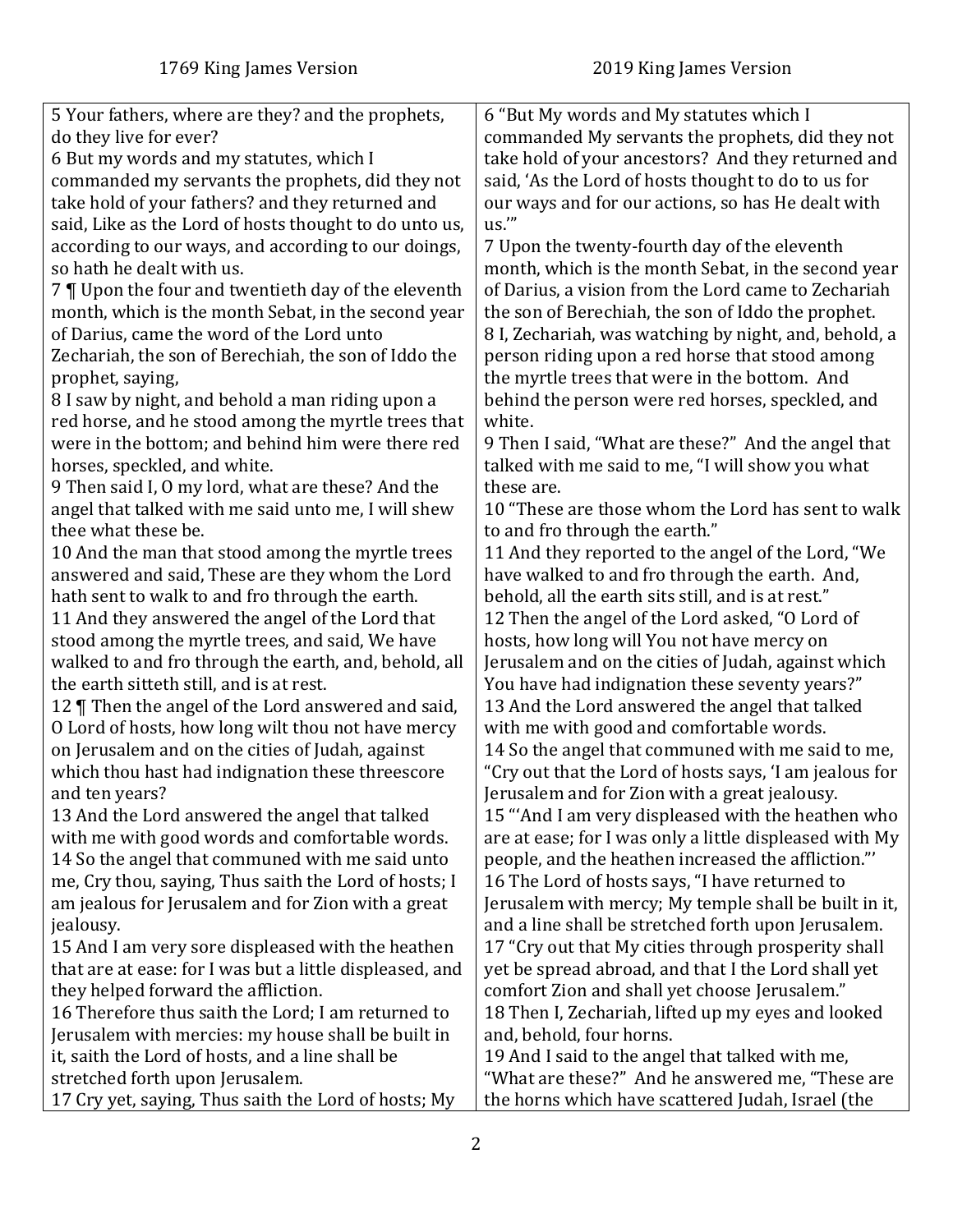<span id="page-2-0"></span>

| cities through prosperity shall yet be spread<br>abroad; and the Lord shall yet comfort Zion, and<br>shall yet choose Jerusalem.<br>18   Then lifted I up mine eyes, and saw, and behold<br>four horns.<br>19 And I said unto the angel that talked with me,<br>What be these? And he answered me, These are the<br>horns which have scattered Judah, Israel, and<br>Jerusalem.<br>20 And the Lord shewed me four carpenters.<br>21 Then said I, What come these to do? And he<br>spake, saying, These are the horns which have<br>scattered Judah, so that no man did lift up his head:<br>but these are come to fray them, to cast out the<br>horns of the Gentiles, which lifted up their horn<br>over the land of Judah to scatter it. | ten northern tribes), and Jerusalem."<br>20 Then the Lord showed me four carpenters.<br>21 Then I asked, "What did these come to do?" And<br>He said, "The horns have scattered Judah so that no<br>people there can lift up their heads. These<br>carpenters have come to terrify the horns and to<br>cast out the horns of the Gentiles which lifted up<br>their horns over the land of Judah to scatter it."<br>٠<br>$\overline{\phantom{a}}$ |
|--------------------------------------------------------------------------------------------------------------------------------------------------------------------------------------------------------------------------------------------------------------------------------------------------------------------------------------------------------------------------------------------------------------------------------------------------------------------------------------------------------------------------------------------------------------------------------------------------------------------------------------------------------------------------------------------------------------------------------------------|--------------------------------------------------------------------------------------------------------------------------------------------------------------------------------------------------------------------------------------------------------------------------------------------------------------------------------------------------------------------------------------------------------------------------------------------------|
|                                                                                                                                                                                                                                                                                                                                                                                                                                                                                                                                                                                                                                                                                                                                            |                                                                                                                                                                                                                                                                                                                                                                                                                                                  |
| 2:1 I lifted up mine eyes again, and looked, and                                                                                                                                                                                                                                                                                                                                                                                                                                                                                                                                                                                                                                                                                           | 2:1 I, Zechariah, lifted up my eyes again and looked,                                                                                                                                                                                                                                                                                                                                                                                            |
| behold a man with a measuring line in his hand.                                                                                                                                                                                                                                                                                                                                                                                                                                                                                                                                                                                                                                                                                            | and, behold, a person holding a measuring line.                                                                                                                                                                                                                                                                                                                                                                                                  |
| 2 Then said I, Whither goest thou? And he said unto                                                                                                                                                                                                                                                                                                                                                                                                                                                                                                                                                                                                                                                                                        | 2 Then I said, "Where are you going?" And the                                                                                                                                                                                                                                                                                                                                                                                                    |
| me, To measure Jerusalem, to see what is the                                                                                                                                                                                                                                                                                                                                                                                                                                                                                                                                                                                                                                                                                               | person said to me, "To measure Jerusalem, to see                                                                                                                                                                                                                                                                                                                                                                                                 |
| breadth thereof, and what is the length thereof.                                                                                                                                                                                                                                                                                                                                                                                                                                                                                                                                                                                                                                                                                           | what is its breadth, and what is its length."                                                                                                                                                                                                                                                                                                                                                                                                    |
| 3 And, behold, the angel that talked with me went                                                                                                                                                                                                                                                                                                                                                                                                                                                                                                                                                                                                                                                                                          | 3 And, behold, the angel that talked with me went                                                                                                                                                                                                                                                                                                                                                                                                |
| forth, and another angel went out to meet him,                                                                                                                                                                                                                                                                                                                                                                                                                                                                                                                                                                                                                                                                                             | forth, and another angel went out to meet him.                                                                                                                                                                                                                                                                                                                                                                                                   |
| 4 And said unto him, Run, speak to this young man,                                                                                                                                                                                                                                                                                                                                                                                                                                                                                                                                                                                                                                                                                         | 4 And the Lord said to him, "Run and say to this                                                                                                                                                                                                                                                                                                                                                                                                 |
| saying, Jerusalem shall be inhabited as towns                                                                                                                                                                                                                                                                                                                                                                                                                                                                                                                                                                                                                                                                                              | young person, 'Jerusalem shall be inhabited as a                                                                                                                                                                                                                                                                                                                                                                                                 |
| without walls for the multitude of men and cattle                                                                                                                                                                                                                                                                                                                                                                                                                                                                                                                                                                                                                                                                                          | town without walls because of the multitude of                                                                                                                                                                                                                                                                                                                                                                                                   |
| therein:                                                                                                                                                                                                                                                                                                                                                                                                                                                                                                                                                                                                                                                                                                                                   | people and cattle in it.                                                                                                                                                                                                                                                                                                                                                                                                                         |
| 5 For I, saith the Lord, will be unto her a wall of fire                                                                                                                                                                                                                                                                                                                                                                                                                                                                                                                                                                                                                                                                                   | 5 The Lord says, "For I will be like a wall of fire                                                                                                                                                                                                                                                                                                                                                                                              |
| round about, and will be the glory in the midst of                                                                                                                                                                                                                                                                                                                                                                                                                                                                                                                                                                                                                                                                                         | around Jerusalem and will be the glory in the midst                                                                                                                                                                                                                                                                                                                                                                                              |
| her.                                                                                                                                                                                                                                                                                                                                                                                                                                                                                                                                                                                                                                                                                                                                       | of it."                                                                                                                                                                                                                                                                                                                                                                                                                                          |
| 6   Ho, ho, come forth, and flee from the land of the                                                                                                                                                                                                                                                                                                                                                                                                                                                                                                                                                                                                                                                                                      | 6 The Lord of hosts says "Ho, come forth and flee                                                                                                                                                                                                                                                                                                                                                                                                |
| north, saith the Lord: for I have spread you abroad                                                                                                                                                                                                                                                                                                                                                                                                                                                                                                                                                                                                                                                                                        | from the land of the north (Babylon); for I have                                                                                                                                                                                                                                                                                                                                                                                                 |
| as the four winds of the heaven, saith the Lord.                                                                                                                                                                                                                                                                                                                                                                                                                                                                                                                                                                                                                                                                                           | spread you abroad as the four winds of the heavens.                                                                                                                                                                                                                                                                                                                                                                                              |
| 7 Deliver thyself, O Zion, that dwellest with the                                                                                                                                                                                                                                                                                                                                                                                                                                                                                                                                                                                                                                                                                          | 7 "Deliver yourself, 0 Zion, that dwells with the                                                                                                                                                                                                                                                                                                                                                                                                |
| daughter of Babylon.                                                                                                                                                                                                                                                                                                                                                                                                                                                                                                                                                                                                                                                                                                                       | daughter of Babylon."                                                                                                                                                                                                                                                                                                                                                                                                                            |
| 8 For thus saith the Lord of hosts; After the glory                                                                                                                                                                                                                                                                                                                                                                                                                                                                                                                                                                                                                                                                                        | 8 "After the glory He has sent me, Zechariah, to the                                                                                                                                                                                                                                                                                                                                                                                             |
| hath he sent me unto the nations which spoiled you:                                                                                                                                                                                                                                                                                                                                                                                                                                                                                                                                                                                                                                                                                        | nations which spoiled you: for the person who                                                                                                                                                                                                                                                                                                                                                                                                    |
| for he that toucheth you toucheth the apple of his                                                                                                                                                                                                                                                                                                                                                                                                                                                                                                                                                                                                                                                                                         | touches you, Zion, touches the apple of His eye.                                                                                                                                                                                                                                                                                                                                                                                                 |
| eye.                                                                                                                                                                                                                                                                                                                                                                                                                                                                                                                                                                                                                                                                                                                                       | 9 "For, behold, I, Zechariah, will shake my hand                                                                                                                                                                                                                                                                                                                                                                                                 |
| 9 For, behold, I will shake mine hand upon them,                                                                                                                                                                                                                                                                                                                                                                                                                                                                                                                                                                                                                                                                                           | upon them, and they shall be plunder to their                                                                                                                                                                                                                                                                                                                                                                                                    |
| and they shall be a spoil to their servants: and ye                                                                                                                                                                                                                                                                                                                                                                                                                                                                                                                                                                                                                                                                                        | servants; and you shall know that the Lord of hosts                                                                                                                                                                                                                                                                                                                                                                                              |
| shall know that the Lord of hosts hath sent me.                                                                                                                                                                                                                                                                                                                                                                                                                                                                                                                                                                                                                                                                                            | has sent me.                                                                                                                                                                                                                                                                                                                                                                                                                                     |
| 10   Sing and rejoice, O daughter of Zion: for, lo, I                                                                                                                                                                                                                                                                                                                                                                                                                                                                                                                                                                                                                                                                                      | 10 The Lord says, "Sing and rejoice, O Zion; for,                                                                                                                                                                                                                                                                                                                                                                                                |
| come, and I will dwell in the midst of thee, saith the                                                                                                                                                                                                                                                                                                                                                                                                                                                                                                                                                                                                                                                                                     | behold, I come, and I will dwell in the midst of you."                                                                                                                                                                                                                                                                                                                                                                                           |
| Lord.                                                                                                                                                                                                                                                                                                                                                                                                                                                                                                                                                                                                                                                                                                                                      | 11 And many nations shall be joined to the Lord in                                                                                                                                                                                                                                                                                                                                                                                               |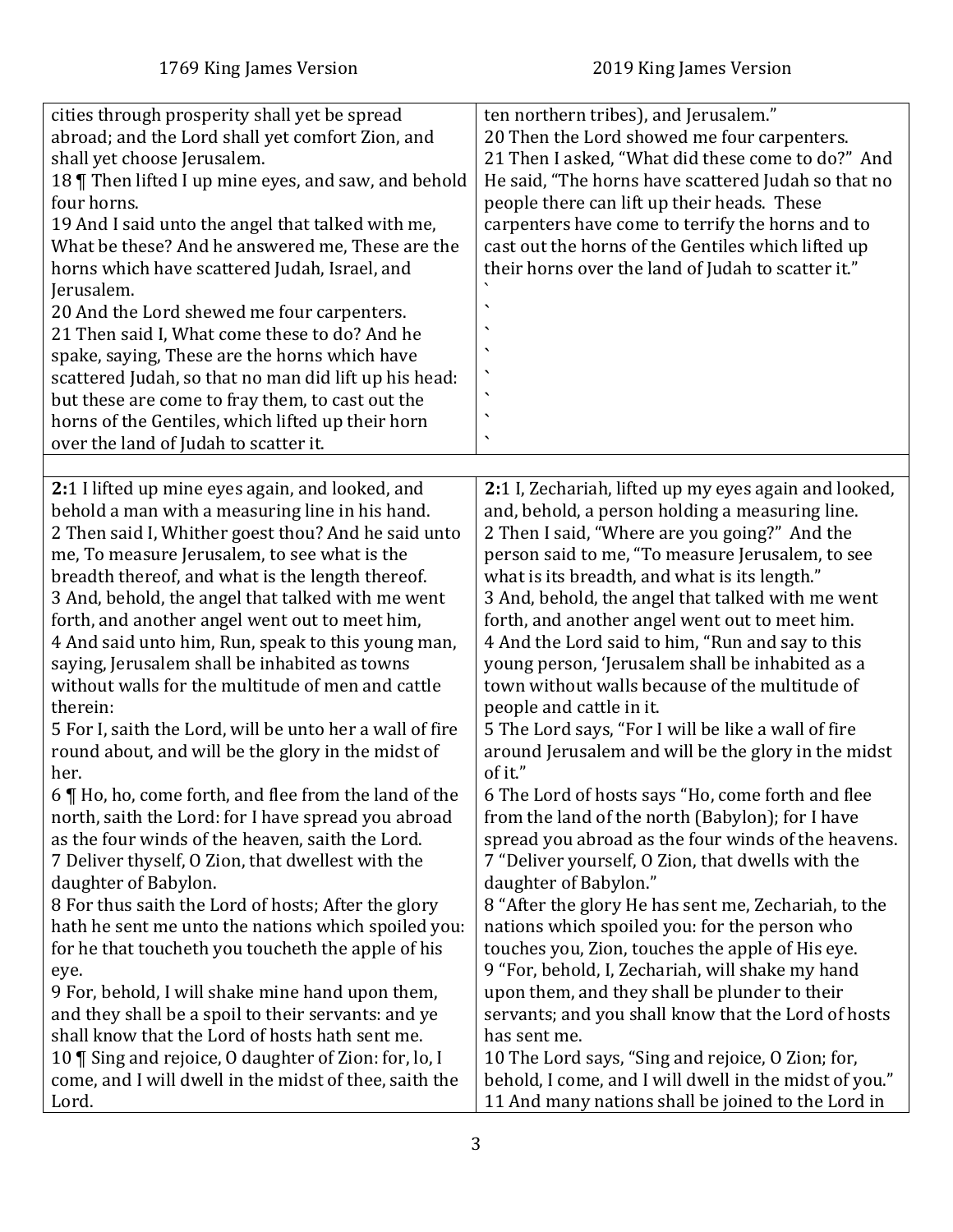<span id="page-3-0"></span>

| 11 And many nations shall be joined to the Lord in<br>that day, and shall be my people: and I will dwell in<br>the midst of thee, and thou shalt know that the Lord<br>of hosts hath sent me unto thee.<br>12 And the Lord shall inherit Judah his portion in<br>the holy land, and shall choose Jerusalem again.<br>13 Be silent, O all flesh, before the Lord: for he is<br>raised up out of his holy habitation.                                                                                                                                                                                                                                                                                                                                                                                                                                                                                                                                                                                                                                                                                                                                                                                                                                                                                                                                                                                                                                                                                                                                                                 | that day and shall be His people. And I, Zechariah,<br>will dwell in the midst of you, and you shall know<br>that the Lord of hosts has sent me to you.<br>12 And the Lord shall cause Judah to inherit his<br>portion in the holy land and shall choose Jerusalem<br>again.<br>13 Be silent, all flesh, before God; for He is rising<br>from His holy habitation.                                                                                                                                                                                                                                                                                                                                                                                                                                                                                                                                                                                                                                                                                                                                                                                                                                                                                                                                                                                                                                                                                                                                                                                                                                                                                                                                                     |
|-------------------------------------------------------------------------------------------------------------------------------------------------------------------------------------------------------------------------------------------------------------------------------------------------------------------------------------------------------------------------------------------------------------------------------------------------------------------------------------------------------------------------------------------------------------------------------------------------------------------------------------------------------------------------------------------------------------------------------------------------------------------------------------------------------------------------------------------------------------------------------------------------------------------------------------------------------------------------------------------------------------------------------------------------------------------------------------------------------------------------------------------------------------------------------------------------------------------------------------------------------------------------------------------------------------------------------------------------------------------------------------------------------------------------------------------------------------------------------------------------------------------------------------------------------------------------------------|------------------------------------------------------------------------------------------------------------------------------------------------------------------------------------------------------------------------------------------------------------------------------------------------------------------------------------------------------------------------------------------------------------------------------------------------------------------------------------------------------------------------------------------------------------------------------------------------------------------------------------------------------------------------------------------------------------------------------------------------------------------------------------------------------------------------------------------------------------------------------------------------------------------------------------------------------------------------------------------------------------------------------------------------------------------------------------------------------------------------------------------------------------------------------------------------------------------------------------------------------------------------------------------------------------------------------------------------------------------------------------------------------------------------------------------------------------------------------------------------------------------------------------------------------------------------------------------------------------------------------------------------------------------------------------------------------------------------|
|                                                                                                                                                                                                                                                                                                                                                                                                                                                                                                                                                                                                                                                                                                                                                                                                                                                                                                                                                                                                                                                                                                                                                                                                                                                                                                                                                                                                                                                                                                                                                                                     |                                                                                                                                                                                                                                                                                                                                                                                                                                                                                                                                                                                                                                                                                                                                                                                                                                                                                                                                                                                                                                                                                                                                                                                                                                                                                                                                                                                                                                                                                                                                                                                                                                                                                                                        |
| 3:1 And he shewed me Joshua the high priest<br>standing before the angel of the Lord, and Satan<br>standing at his right hand to resist him.<br>2 And the Lord said unto Satan, The Lord rebuke<br>thee, O Satan; even the Lord that hath chosen<br>Jerusalem rebuke thee: is not this a brand plucked<br>out of the fire?<br>3 Now Joshua was clothed with filthy garments, and<br>stood before the angel.<br>4 And he answered and spake unto those that stood<br>before him, saying, Take away the filthy garments<br>from him. And unto him he said, Behold, I have<br>caused thine iniquity to pass from thee, and I will<br>clothe thee with change of raiment.<br>5 And I said, Let them set a fair mitre upon his head.<br>So they set a fair mitre upon his head, and clothed<br>him with garments. And the angel of the Lord stood<br>by.<br>6 And the angel of the Lord protested unto Joshua,<br>saying,<br>7 Thus saith the Lord of hosts; If thou wilt walk in<br>my ways, and if thou wilt keep my charge, then thou<br>shalt also judge my house, and shalt also keep my<br>courts, and I will give thee places to walk among<br>these that stand by.<br>8 Hear now, O Joshua the high priest, thou, and thy<br>fellows that sit before thee: for they are men<br>wondered at: for, behold, I will bring forth my<br>servant the BRANCH.<br>9 For behold the stone that I have laid before<br>Joshua; upon one stone shall be seven eyes: behold,<br>I will engrave the graving thereof, saith the Lord of<br>hosts, and I will remove the iniquity of that land in | 3:1 And to me, Zechariah, he showed Joshua the<br>high priest standing before the angel of the Lord,<br>and Satan standing at Joshua's right hand to accuse<br>him.<br>2 And the Lord said to Satan, "The Lord rebuke you,<br>Satan; the Lord that has chosen Jerusalem rebukes<br>you; is not this a brand plucked out of the fire?"<br>3 Now Joshua was clothed with filthy garments and<br>stood before the angel.<br>4 And the angel said to those who stood before him,<br>"Take the filthy garments off Joshua." And to the<br>high priest Joshua, the angel said, "Behold, I have<br>caused your iniquity to pass from you, and I will<br>clothe you with a change of outer clothing."<br>5 And I, Zechariah, said, "Let them set a clean miter<br>(a badge of priestly authority) upon his head." So<br>they set a clean miter (turban) upon his head, and<br>clothed him with garments. And the angel of the<br>Lord stood by.<br>6 And the angel of the Lord said to Joshua,<br>7 "The Lord of hosts says that, 'If you will walk in<br>My ways and if you will obey My laws, then you also<br>shall judge My temple and also shall be in charge of<br>My courts. And I will give you places to walk among<br>those who stand by.<br>8 "Hear now, O Joshua the high priest, you, and<br>your fellow priests who sit before you; for they are<br>a sign of things to come. For, behold, I will bring<br>forth My servant 'the branch.'<br>9 "'For behold the stone that I have laid before<br>Joshua. Upon one stone shall be seven eyes; behold,<br>I will engrave an inscription there, and I will<br>remove the iniquity of that land in one day."<br>10 "In that day," the Lord of hosts says, "You shall |
| one day.<br>10 In that day, saith the Lord of hosts, shall ye call<br>every man his neighbour under the vine and under                                                                                                                                                                                                                                                                                                                                                                                                                                                                                                                                                                                                                                                                                                                                                                                                                                                                                                                                                                                                                                                                                                                                                                                                                                                                                                                                                                                                                                                              | call every person your neighbor under the<br>grapevine and under the fig tree."                                                                                                                                                                                                                                                                                                                                                                                                                                                                                                                                                                                                                                                                                                                                                                                                                                                                                                                                                                                                                                                                                                                                                                                                                                                                                                                                                                                                                                                                                                                                                                                                                                        |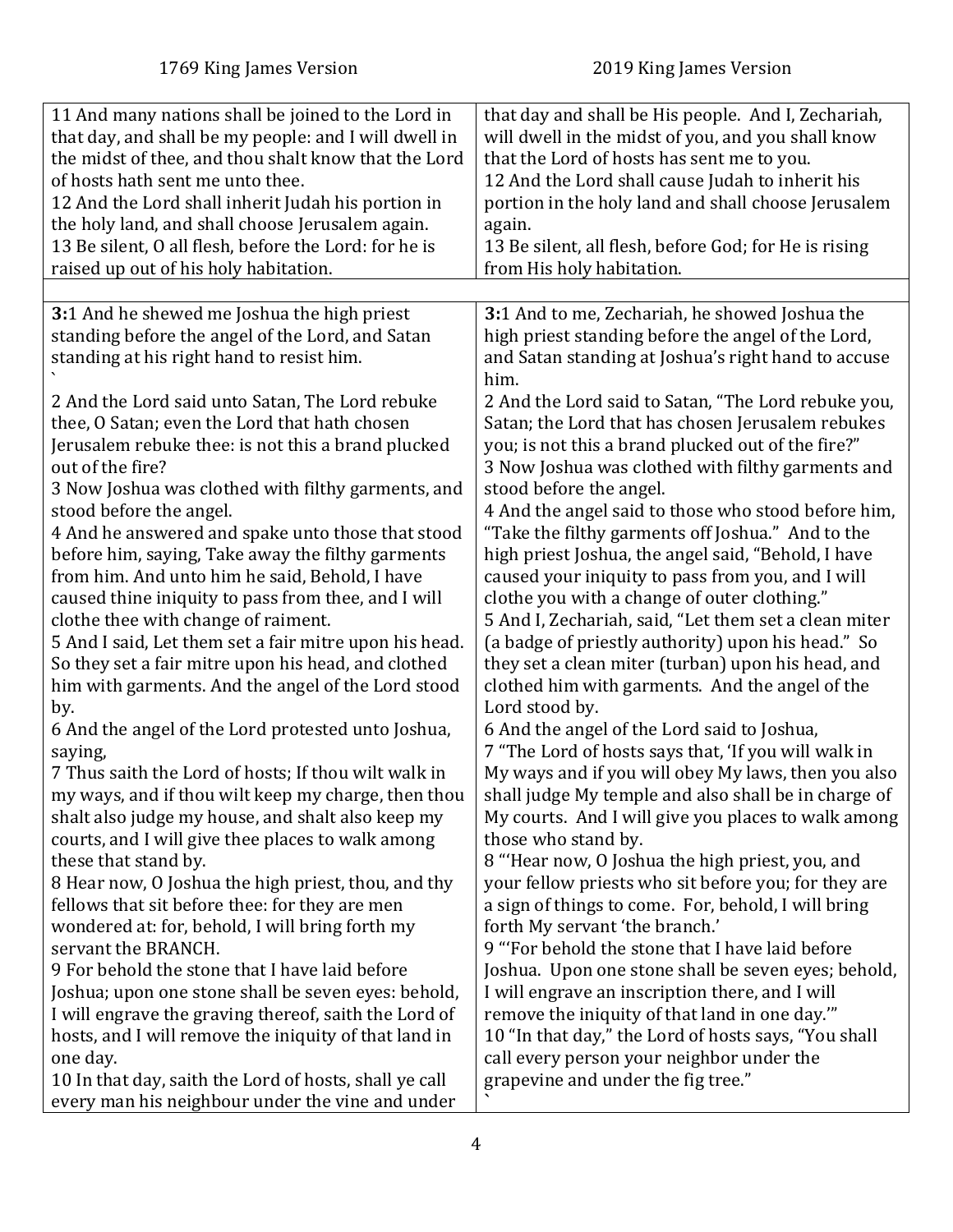<span id="page-4-0"></span>

| the fig tree.                                                                                   | $\tilde{\phantom{a}}$                                                                              |
|-------------------------------------------------------------------------------------------------|----------------------------------------------------------------------------------------------------|
|                                                                                                 |                                                                                                    |
| 4:1 And the angel that talked with me came again,                                               | 4:1 And the angel that talked with me, Zechariah,                                                  |
| and waked me, as a man that is wakened out of his                                               | came again, and awakened me, as a person who is                                                    |
| sleep,                                                                                          | awakened out of sleep.                                                                             |
| 2 And said unto me, What seest thou? And I said, I                                              | 2 And the angel asked me, "What do you see?" And I                                                 |
| have looked, and behold a candlestick all of gold,                                              | said, "I had a vision, and saw a lampstand all of gold,                                            |
| with a bowl upon the top of it, and his seven lamps                                             | with a bowl of olive oil upon the top of it, and seven                                             |
| thereon, and seven pipes to the seven lamps, which                                              | lamps on the lamp stand, and seven pipes to the                                                    |
| are upon the top thereof:                                                                       | seven lamps, which were upon the top of the stand.                                                 |
| 3 And two olive trees by it, one upon the right side                                            | 3 "And two olive trees were by it, one upon the right                                              |
| of the bowl, and the other upon the left side thereof.                                          | side of the bowl, and the other upon the left side."                                               |
| 4 So I answered and spake to the angel that talked                                              | 4 So I asked the angel that talked with me, "What                                                  |
| with me, saying, What are these, my lord?                                                       | are these, my lord?"                                                                               |
| 5 Then the angel that talked with me answered and                                               | 5 Then the angel that talked with me answered, "Do                                                 |
| said unto me, Knowest thou not what these be? And                                               | you not know what these are?" And I said, "No, my                                                  |
| I said, No, my lord.                                                                            | lord."                                                                                             |
| 6 Then he answered and spake unto me, saying,                                                   | 6 Then the angel answered, "You shall succeed not                                                  |
| This is the word of the Lord unto Zerubbabel,                                                   | by might nor by power, but by My spirit, says God."                                                |
| saying, Not by might, nor by power, but by my                                                   | 7 "Who are you, O great mountain before                                                            |
| spirit, saith the Lord of hosts.                                                                | Zerubbabel? You shall become a plain, and                                                          |
| 7 Who art thou, O great mountain? before                                                        | Zerubbabel shall rebuild the temple. And as he puts                                                |
| Zerubbabel thou shalt become a plain: and he shall                                              | the last stone in place, people will shout, 'Grace,                                                |
| bring forth the headstone thereof with shoutings,                                               | grace to it.""                                                                                     |
| crying, Grace, grace unto it.                                                                   | 8 Moreover this word of the Lord came to me,                                                       |
| 8 Moreover the word of the Lord came unto me,                                                   | Zechariah,                                                                                         |
| saying,                                                                                         | 9 "The hands of Zerubbabel have laid the                                                           |
| 9 The hands of Zerubbabel have laid the foundation                                              | foundation of this temple; his hands shall also finish                                             |
| of this house; his hands shall also finish it; and thou                                         | it. And you shall know that the Lord of hosts has                                                  |
| shalt know that the Lord of hosts hath sent me unto                                             | sent me, Zechariah, to you.                                                                        |
| you.                                                                                            | 10 "For who has despised the day of small things?                                                  |
| 10 For who hath despised the day of small things?                                               | For they shall rejoice and shall see the plummet in                                                |
| for they shall rejoice, and shall see the plummet in                                            | the hand of Zerubbabel with those seven eyes. They                                                 |
| the hand of Zerubbabel with those seven; they are                                               | are the eyes of the Lord, which run to and fro                                                     |
| the eyes of the Lord, which run to and fro through<br>the whole earth.                          | through the whole earth."                                                                          |
|                                                                                                 | 11 Then I, Zechariah, asked the angel, "What are<br>these two olive trees on the right side of the |
| 11   Then answered I, and said unto him, What are                                               |                                                                                                    |
| these two olive trees upon the right side of the<br>candlestick and upon the left side thereof? | lampstand and on the left side?"                                                                   |
| 12 And I answered again, and said unto him, What                                                | 12 I said to the angel, "What are these two olive                                                  |
| be these two olive branches which through the two                                               | branches which empty gold olive oil out of<br>themselves through two gold pipes?"                  |
| golden pipes empty the golden oil out of                                                        | 13 And the angel said, "Do you not know what these                                                 |
| themselves?                                                                                     | are?" And I said, "No, my lord."                                                                   |
| 13 And he answered me and said, Knowest thou not                                                | 14 Then the angel said, "These are the two anointed                                                |
| what these be? And I said, No, my lord.                                                         | ones that stand by the Lord of the whole earth."                                                   |
| 14 Then said he, These are the two anointed ones,                                               |                                                                                                    |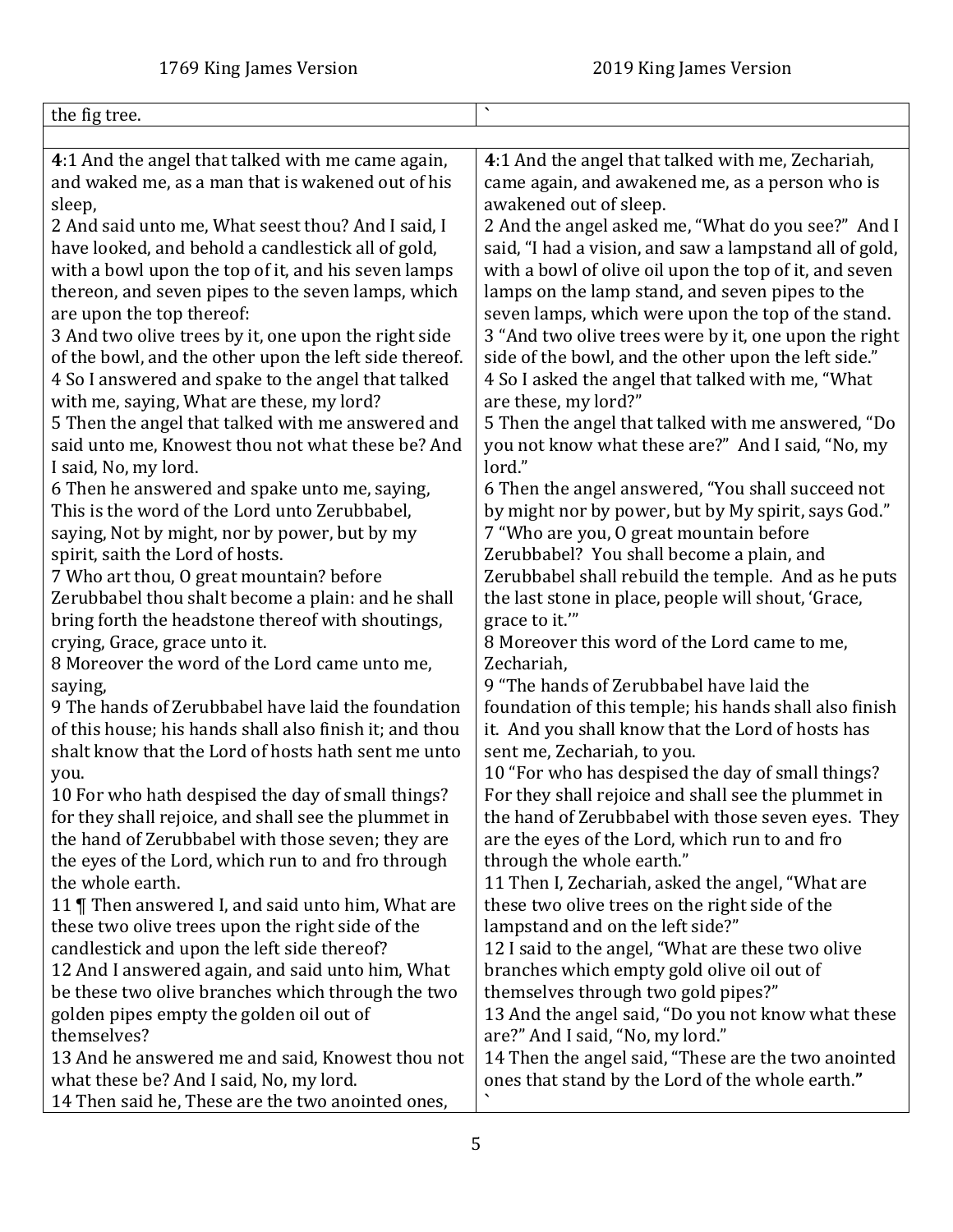<span id="page-5-1"></span><span id="page-5-0"></span>

| that stand by the Lord of the whole earth.               | $\blacktriangledown$                                    |
|----------------------------------------------------------|---------------------------------------------------------|
|                                                          |                                                         |
| 5:1 Then I turned, and lifted up mine eyes, and          | 5:1 Then I, Zechariah, turned and lifted up my eyes     |
| looked, and behold a flying roll.                        | and looked and saw a flying roll.                       |
| 2 And he said unto me, What seest thou? And I            | 2 And the angel said to me, "What do you see?" And      |
| answered, I see a flying roll; the length thereof is     | I answered, "I see a flying roll; its length is thirty  |
| twenty cubits, and the breadth thereof ten cubits.       | feet, and its breadth is fifteen feet."                 |
| 3 Then said he unto me, This is the curse that goeth     | 3 Then the angel said to me, "This is the curse that    |
| forth over the face of the whole earth: for every one    | goes forth over the face of the whole earth.            |
| that stealeth shall be cut off as on this side           | Everyone who steals shall be cut off according to       |
| according to it; and every one that sweareth shall be    | what is written on one side of the scroll. And          |
| cut off as on that side according to it.                 | everyone who swears shall be cut off according to       |
|                                                          | what is written on the other side of the scroll."       |
| 4 I will bring it forth, saith the Lord of hosts, and it | 4 The Lord of hosts says, "I will bring the curse       |
| shall enter into the house of the thief, and into the    | forth, and it shall enter into the house of the thief   |
| house of him that sweareth falsely by my name: and       | and into the house of the person who swears falsely     |
| it shall remain in the midst of his house, and shall     | by My name. And it shall remain in the midst of the     |
| consume it with the timber thereof and the stones        | house of that person and shall consume that house       |
| thereof.                                                 | along with its timber and stones."                      |
| 5   Then the angel that talked with me went forth,       | 5 Then the angel that talked with me went forth and     |
| and said unto me, Lift up now thine eyes, and see        | said to me, "Lift up your eyes now and see what         |
| what is this that goeth forth.                           | goes forth."                                            |
| 6 And I said, What is it? And he said, This is an        | 6 And I said, "What is it?" And the angel said, "This   |
| ephah that goeth forth. He said moreover, This is        | is a basket that stands for the sin of the whole land." |
| their resemblance through all the earth.                 | The angel said moreover, "This is their iniquity        |
|                                                          | throughout the earth."                                  |
| 7 And, behold, there was lifted up a talent of lead:     | 7 And, behold, the lead cover of the basket was         |
| and this is a woman that sitteth in the midst of the     | lifted up; and there was a woman sitting inside the     |
| ephah.                                                   | basket.                                                 |
| 8 And he said, This is wickedness. And he cast it into   | 8 And the angel said, "This is wickedness." And the     |
| the midst of the ephah; and he cast the weight of        | angel shoved the woman down inside the basket           |
| lead upon the mouth thereof.                             | and put the lead cover down on the basket.              |
| 9 Then lifted I up mine eyes, and looked, and,           | 9 Then I lifted up my eyes and looked and, behold,      |
| behold, there came out two women, and the wind           | two women came toward me; and the wind was in           |
| was in their wings; for they had wings like the          | their wings. For they had wings like the wings of a     |
| wings of a stork: and they lifted up the ephah           | stork; and they lifted up the basket between the        |
| between the earth and the heaven.                        | earth and the heavens.                                  |
| 10 Then said I to the angel that talked with me,         | 10 Then I said to the angel that talked with me,        |
| Whither do these bear the ephah?                         | "Where are they taking the basket?"                     |
| 11 And he said unto me, To build it an house in the      | 11 And the angel said to me, "To build it a temple in   |
| land of Shinar: and it shall be established, and set     | the land of Babylon; and it shall be established and    |
| there upon her own base.                                 | set there upon its own base."                           |
|                                                          |                                                         |
| 6:1 And I turned, and lifted up mine eyes, and           | 6:1 And I, Zecharaiah, turned and lifted up my eyes     |
| looked, and, behold, there came four chariots out        | and looked. And, behold, four chariots came out         |
| from between two mountains; and the mountains            | from between two mountains; and the mountains           |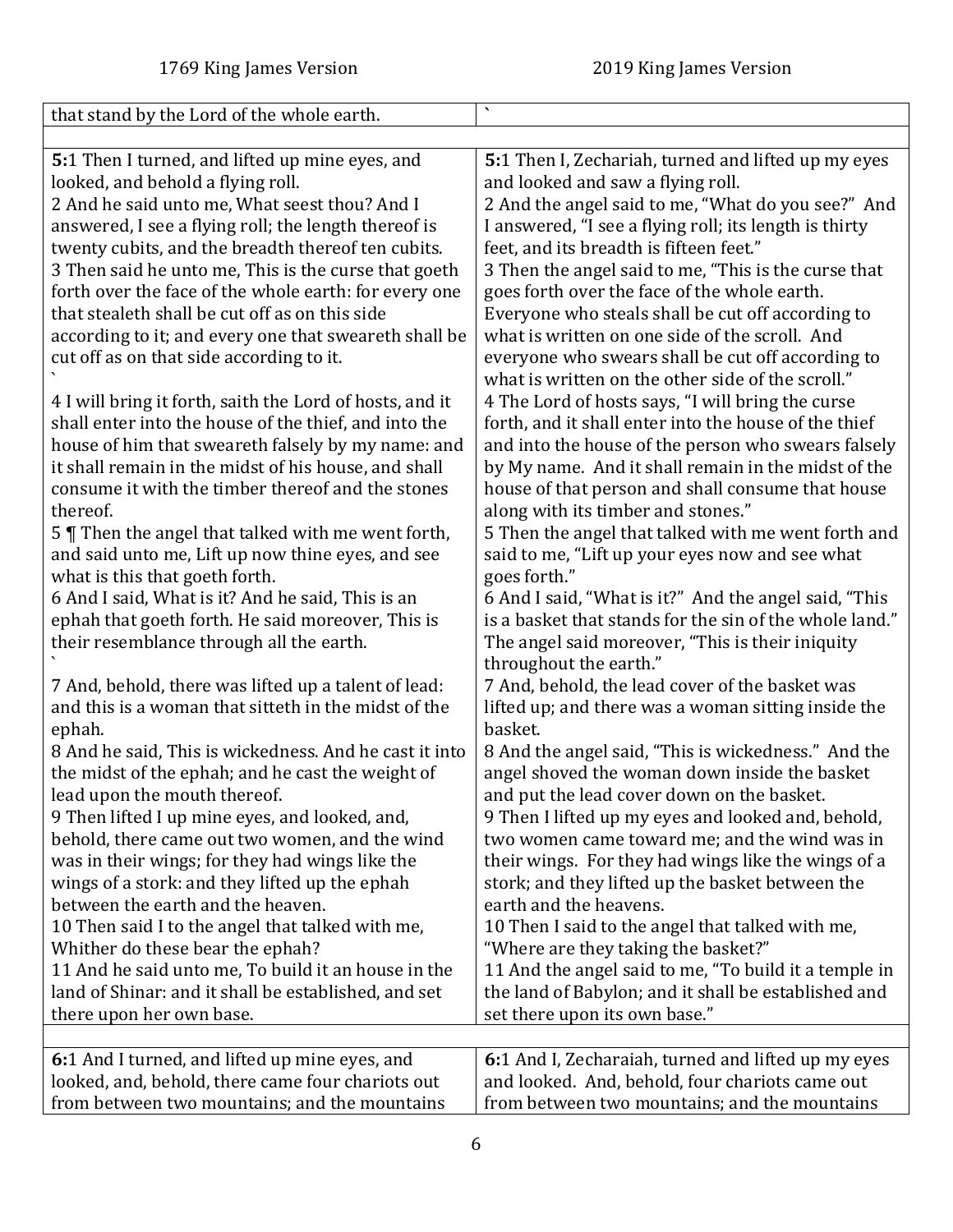| were mountains of brass.                                                                             | were mountains of bronze.                                                                                 |
|------------------------------------------------------------------------------------------------------|-----------------------------------------------------------------------------------------------------------|
| 2 In the first chariot were red horses; and in the                                                   | 2 The first chariot had red horses, and the second                                                        |
| second chariot black horses;                                                                         | chariot had black horses.                                                                                 |
| 3 And in the third chariot white horses; and in the                                                  | 3 And the third chariot had white horses, and the                                                         |
| fourth chariot grisled and bay horses.                                                               | fourth chariot had grisled and bay horses.                                                                |
| 4 Then I answered and said unto the angel that                                                       | 4 Then I said to the angel that talked with me,                                                           |
| talked with me, What are these, my lord?                                                             | "What are these, my lord?"                                                                                |
| 5 And the angel answered and said unto me, These                                                     | 5 And the angel answered, "These are the four                                                             |
| are the four spirits of the heavens, which go forth                                                  | spirits of the heavens, which go forth from standing                                                      |
| from standing before the Lord of all the earth.                                                      | before the Lord of all the earth.                                                                         |
| 6 The black horses which are therein go forth into                                                   | 6 "The black horses which are in the heavens go                                                           |
| the north country; and the white go forth after                                                      | forth into the north country (Babylon). And the                                                           |
| them; and the grisled go forth toward the south                                                      | white horses go forth after them; and the grisled                                                         |
| country.                                                                                             | horses go forth toward the south country."                                                                |
| 7 And the bay went forth, and sought to go that they                                                 | 7 And the bay went forth, and sought to go that they                                                      |
| might walk to and fro through the earth: and he                                                      | might walk to and fro through the earth; and the                                                          |
| said, Get you hence, walk to and fro through the                                                     | angel said, "Get you hence and walk to and fro                                                            |
| earth. So they walked to and fro through the earth.                                                  | through the earth." So they walked to and fro                                                             |
|                                                                                                      | through the earth.                                                                                        |
| 8 Then cried he upon me, and spake unto me,                                                          | 8 Then the Lord cried out to me, "Behold, the horses                                                      |
| saying, Behold, these that go toward the north                                                       | that go toward the north country have quieted My                                                          |
| country have quieted my spirit in the north country.                                                 | spirit in the north country."                                                                             |
| 9    And the word of the Lord came unto me, saying,                                                  | 9 And this word of the Lord came to me,                                                                   |
|                                                                                                      | 10 "Take the gifts given by some of the captivity, by                                                     |
| 10 Take of them of the captivity, even of Heldai, of<br>Tobijah, and of Jedaiah, which are come from | Heldai, Tobijah, and Jedaiah who have come from                                                           |
|                                                                                                      |                                                                                                           |
| Babylon, and come thou the same day, and go into                                                     | Babylon, and go the same day into the house of                                                            |
| the house of Josiah the son of Zephaniah;<br>11 Then take silver and gold, and make crowns, and      | Josiah the son of Zephaniah.                                                                              |
|                                                                                                      | 11 "Then take silver and gold and make crowns and<br>set them upon the head of Joshua the son of          |
| set them upon the head of Joshua the son of                                                          |                                                                                                           |
| Josedech, the high priest;                                                                           | Josedech, the high priest.                                                                                |
| 12 And speak unto him, saying, Thus speaketh the                                                     | 12 "And tell him that the Lord of hosts says, 'Behold<br>the man whose name is "the branch." And he shall |
| Lord of hosts, saying, Behold the man whose name                                                     |                                                                                                           |
| is The BRANCH; and he shall grow up out of his                                                       | grow up out of his place and shall build the temple                                                       |
| place, and he shall build the temple of the Lord:                                                    | of the Lord.                                                                                              |
| 13 Even he shall build the temple of the Lord; and                                                   | 13 "He shall build the temple of the Lord, and he                                                         |
| he shall bear the glory, and shall sit and rule upon                                                 | shall bear the glory and shall sit and rule upon his                                                      |
| his throne; and he shall be a priest upon his throne:                                                | throne; and a priest shall stand by his throne. And                                                       |
| and the counsel of peace shall be between them                                                       | the two of them shall work together in peace.                                                             |
| both.                                                                                                | 14 "And the crown shall be a memorial in the                                                              |
| 14 And the crowns shall be to Helem, and to                                                          | temple of the Lord for Helem, Tobijah, Jedaiah, and                                                       |
| Tobijah, and to Jedaiah, and to Hen the son of                                                       | Hen the son of Zephaniah.                                                                                 |
| Zephaniah, for a memorial in the temple of the Lord.                                                 | 15 "And those who are far off shall come and build                                                        |
| 15 And they that are far off shall come and build in                                                 | in the temple of the Lord, and you shall know that                                                        |
| the temple of the Lord, and ye shall know that the                                                   | the Lord of hosts has sent me, Zechariah, to you.                                                         |
| Lord of hosts hath sent me unto you. And this shall                                                  | And this shall come to pass if you will diligently                                                        |
| come to pass, if ye will diligently obey the voice of                                                | obey the voice of the Lord your God."                                                                     |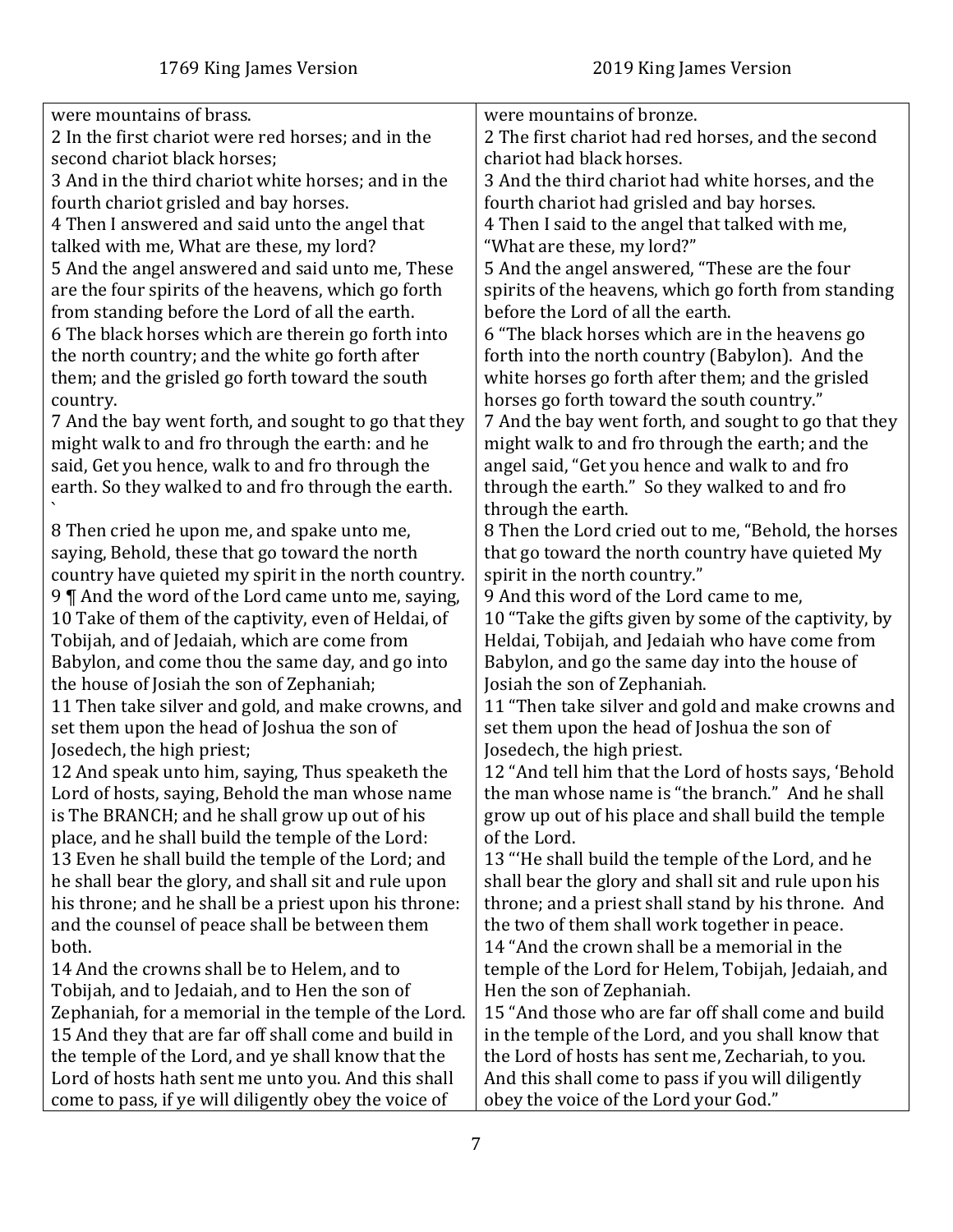<span id="page-7-0"></span>

| the Lord your God.                                     | $\bar{\mathbf{v}}$                                    |
|--------------------------------------------------------|-------------------------------------------------------|
|                                                        |                                                       |
| 7:1 And it came to pass in the fourth year of king     | 7:1 And it came to pass in the fourth year of king    |
| Darius, that the word of the Lord came unto            | Darius, that the word of the Lord came to Zechariah   |
| Zechariah in the fourth day of the ninth month, even   | on the fourth day of the ninth month, even in Kislev. |
| in Chisleu;                                            | 2 when they had sent to the temple of God Sherezer    |
| 2 When they had sent unto the house of God             | and Regemmelech and their people to pray before       |
| Sherezer and Regemmelech, and their men, to pray       | the Lord,                                             |
| before the Lord,                                       | 3 and to speak to the priests who were in the         |
| 3 And to speak unto the priests which were in the      | temple of the Lord of hosts, and to the prophets,     |
| house of the Lord of hosts, and to the prophets,       | saying, "Should I weep in the fifth month, separating |
| saying, Should I weep in the fifth month, separating   | myself as I have done these many years? "             |
| myself, as I have done these so many years?            | 4 Then this word of the Lord of hosts came to me,     |
| 4 Then came the word of the Lord of hosts unto         | Zechariah,                                            |
| me, saying,                                            | 5 "Speak to all the people of the land and to the     |
| 5 Speak unto all the people of the land, and to the    | priests, saying, 'When you fasted and mourned in      |
| priests, saying, When ye fasted and mourned in the     | the fifth and seventh month during the                |
| fifth and seventh month, even those seventy years,     | approximately seventy years of the Babylonian         |
| did ye at all fast unto me, even to me?                | exile, did you at all fast to Me, even to Me?         |
| 6 And when ye did eat, and when ye did drink, did      | 6 "And when you ate and drank, did not you eat for    |
| not ye eat for yourselves, and drink for yourselves?   | yourselves and drink for yourselves?                  |
| 7 Should ye not hear the words which the Lord hath     | 7 "Should you not hear the words which the Lord       |
| cried by the former prophets, when Jerusalem was       | cried out by the former prophets when Jerusalem       |
| inhabited and in prosperity, and the cities thereof    | was inhabited and prosperous, as well as the cities   |
| round about her, when men inhabited the south and      | around her, and when people inhabited the south       |
| the plain?                                             | and the plain?""                                      |
| 8    And the word of the Lord came unto Zechariah,     | 8 And this word of God came to Zechariah,             |
| saying,                                                | 9 God says, "Execute true justice and let all people  |
| 9 Thus speaketh the Lord of hosts, saying, Execute     | show mercy and compassion to one another.             |
| true judgment, and shew mercy and compassions          | 10 "And do not oppress the widow, nor the             |
| every man to his brother:                              | fatherless, nor the foreigner, nor the poor; and do   |
| 10 And oppress not the widow, nor the fatherless,      | not let any of you imagine evil against anyone in     |
| the stranger, nor the poor; and let none of you        | your heart.                                           |
| imagine evil against his brother in your heart.        | 11 "But they refused to hearken, and pulled away      |
| 11 But they refused to hearken, and pulled away the    | the shoulder, and stopped up their ears so that they  |
| shoulder, and stopped their ears, that they should     | would not have to hear.                               |
| not hear.                                              | 12 "Yes, they made their hearts as an adamant stone   |
| 12 Yea, they made their hearts as an adamant stone,    | lest they should hear the law and the words which     |
| lest they should hear the law, and the words which     | the Lord of hosts sent in His spirit by the former    |
| the Lord of hosts hath sent in his spirit by the       | prophets. Therefore, a great wrath came from the      |
| former prophets: therefore came a great wrath from     | Lord of hosts.                                        |
| the Lord of hosts.                                     | 13 "Therefore, it has come to pass that as I, the     |
| 13 Therefore it is come to pass, that as he cried, and | Lord, cried out, and they would not hear, so they     |
| they would not hear; so they cried, and I would not    | cried out, and I would not hear.                      |
| hear, saith the Lord of hosts:                         | 14 "But I scattered them with a whirlwind among       |
| 14 But I scattered them with a whirlwind among all     | all the nations which they did not know. Thus the     |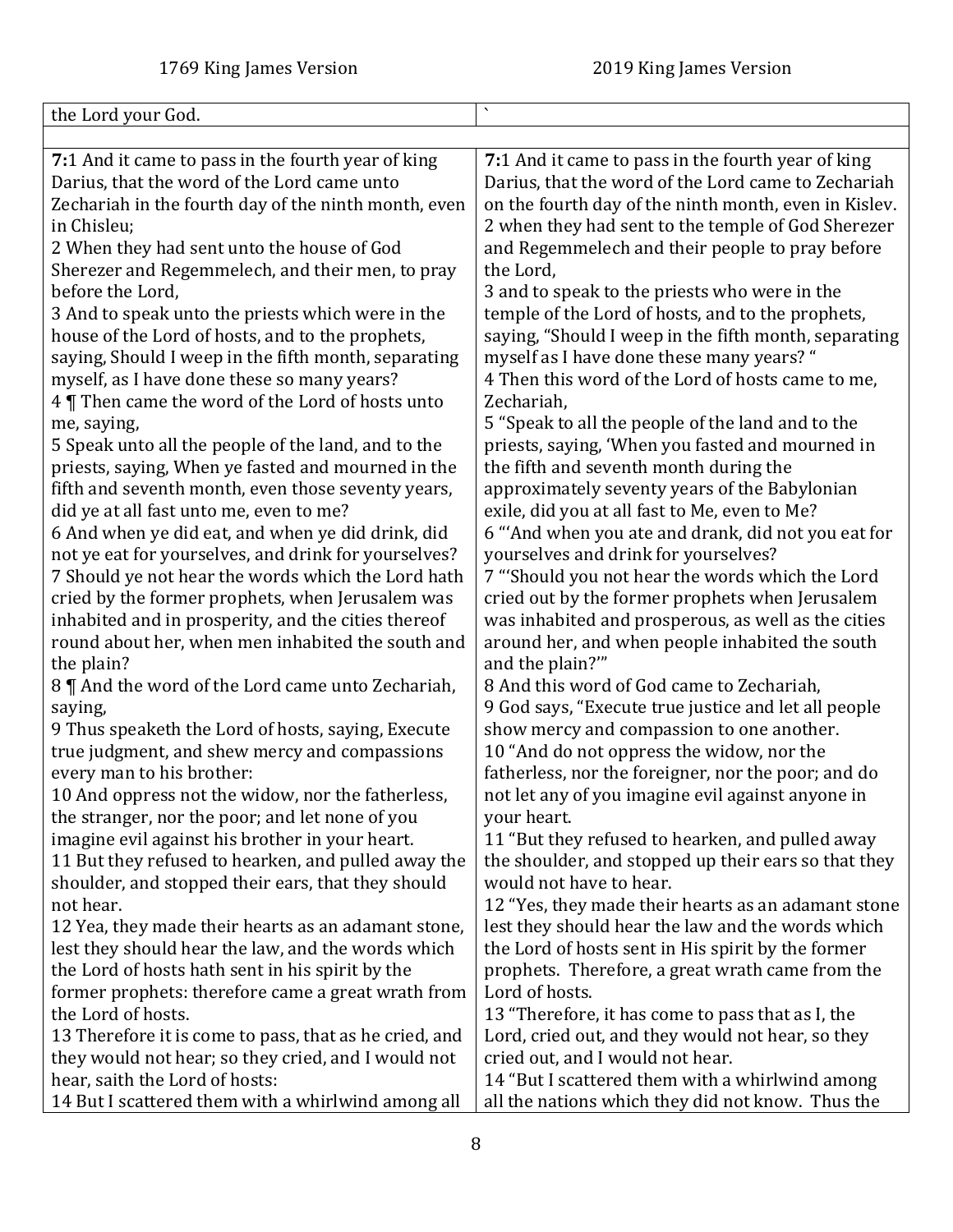<span id="page-8-0"></span>

| the nations whom they knew not. Thus the land was       | land was desolate after them so that no one passed       |
|---------------------------------------------------------|----------------------------------------------------------|
| desolate after them, that no man passed through         | through nor returned; for they left the pleasant land    |
| nor returned: for they laid the pleasant land           | desolate."                                               |
| desolate.                                               |                                                          |
|                                                         |                                                          |
| 8:1 Again the word of the Lord of hosts came to me,     | 8:1 Also this word of Yahweh came to me,                 |
| saying,                                                 | Zechariah,                                               |
| 2 Thus saith the Lord of hosts; I was jealous for Zion  | 2 Yahweh says, "I was jealous for Zion with great        |
| with great jealousy, and I was jealous for her with     | jealousy, and I was jealous for her with great fury.     |
| great fury.                                             | 3 "I have returned to Zion and will dwell in the         |
| 3 Thus saith the Lord; I am returned unto Zion, and     | midst of Jerusalem. And Jerusalem shall be called a      |
| will dwell in the midst of Jerusalem: and Jerusalem     | city of truth and the mountain of God, the holy          |
| shall be called a city of truth; and the mountain of    | mountain.                                                |
| the Lord of hosts the holy mountain.                    | 4 "Old men and women shall yet dwell in the streets      |
| 4 Thus saith the Lord of hosts; There shall yet old     | of Jerusalem, all of these people without a staff in     |
| men and old women dwell in the streets of               | their hand despite their age.                            |
| Jerusalem, and every man with his staff in his hand     | 5 "And the streets of the city shall be full of boys and |
| for very age.                                           | girls playing in the streets."                           |
| 5 And the streets of the city shall be full of boys and | 6 God says, "If it is marvelous in the eyes of the       |
| girls playing in the streets thereof.                   | remnant of this people in these days, should it also     |
| 6 Thus saith the Lord of hosts; If it be marvellous in  | be marvelous in My eyes [sight]?                         |
| the eyes of the remnant of this people in these days,   | 7 "Behold, I will save My people from the east           |
| should it also be marvellous in mine eyes? saith the    | country and from the west country.                       |
| Lord of hosts.                                          | 8 "And I will bring them, and they shall dwell in the    |
| 7 Thus saith the Lord of hosts; Behold, I will save     | midst of Jerusalem; and they shall be My people,         |
| my people from the east country, and from the west      | and I will be their God in truth and in righteous-       |
| country;                                                | ness."                                                   |
| 8 And I will bring them, and they shall dwell in the    | 9 The Lord of hosts says, "Let your hands be strong,     |
| midst of Jerusalem: and they shall be my people,        | you who hear in these days these words by the            |
| and I will be their God, in truth and in                | mouth of the prophets which prophesied in the day        |
| righteousness.                                          | that the foundation of the temple of the Lord of         |
| 9 Thus saith the Lord of hosts; Let your hands be       | hosts was laid so that the temple might be built.        |
| strong, ye that hear in these days these words by       | 10 "For before these days there was no                   |
| the mouth of the prophets, which were in the day        | compensation for people, nor any compensation for        |
| that the foundation of the house of the Lord of hosts   | animals, nor was there any peace for those who           |
| was laid, that the temple might be built.               | went out or came in because of the affliction. For I     |
| 10 For before these days there was no hire for man,     | set all people against their neighbors.                  |
| nor any hire for beast; neither was there any peace     | 11 "But now I will not be to the residue of this         |
| to him that went out or came in because of the          | people as in the former days.                            |
| affliction: [for I set all men every one against his    | 12 "For the seed shall be prosperous; the grapevine      |
| neighbour.]                                             | shall give her fruit; the ground shall give her          |
| 11 But now I will not be unto the residue of this       | increase, and the heavens shall give their dew. And      |
| people as in the former days, saith the Lord of hosts.  | I will cause the remnant of this people to possess all   |
| 12 For the seed shall be prosperous; the vine shall     | these things.                                            |
| give her fruit, and the ground shall give her           | 13 "And it shall come to pass, that as you were a        |
| increase, and the heavens shall give their dew; and I   | curse among the heathen, O people of Judah and           |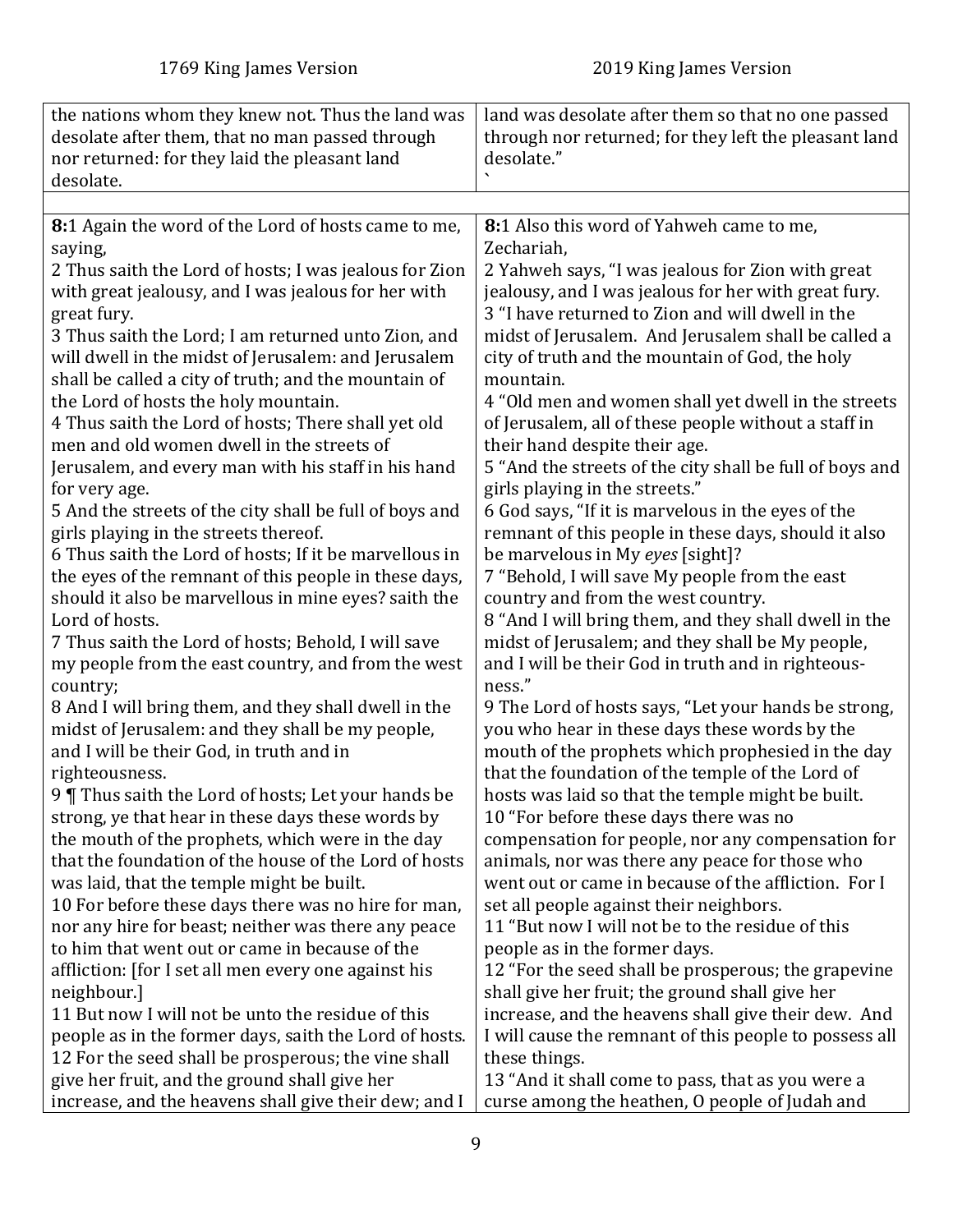<span id="page-9-0"></span>

| will cause the remnant of this people to possess all<br>these things.<br>13 And it shall come to pass, that as ye were a curse<br>among the heathen, O house of Judah, and house of<br>Israel; so will I save you, and ye shall be a blessing:<br>fear not, but let your hands be strong.<br>14 For thus saith the Lord of hosts; As I thought to<br>punish you, when your fathers [provoked me to<br>wrath, saith the Lord of hosts, and I repented not:<br>15 So again have I thought in these days to do well<br>unto Jerusalem and to the house of Judah: fear ye<br>not.<br>16 These are the things that ye shall do; Speak ye<br>every man the truth to his neighbour; execute the<br>judgment of truth and peace in your gates:<br>17 And let none of you imagine evil in your hearts<br>against his neighbour; and love no false oath: for all<br>these are things that I hate, saith the Lord.<br>18    And the word of the Lord of hosts came unto<br>me, saying,<br>19 Thus saith the Lord of hosts; The fast of the<br>fourth month, and the fast of the fifth, and the fast of<br>the seventh, and the fast of the tenth, shall be to the<br>house of Judah joy and gladness, and cheerful feasts;<br>therefore love the truth and peace.<br>20 Thus saith the Lord of hosts; It shall yet come to<br>pass, that there shall come people, and the<br>inhabitants of many cities of the nations:<br>21 And the inhabitants of one city shall go to<br>another, saying, Let us go speedily to pray before<br>the Lord, and to seek the Lord of hosts: I will go<br>also.<br>22 Yea, many people and strong nations shall come<br>to seek the Lord of hosts in Jerusalem, and to pray<br>before the Lord.<br>23 Thus saith the Lord of hosts; In those days it<br>shall come to pass, that ten men shall take hold out<br>of all languages of the nations, even shall take hold<br>of the skirt of him that is a Jew, saying, We will go<br>with you: for we have heard that God is with you. | people of Israel, so I will save you, and you shall be<br>a blessing; do not be afraid, but let your hands be<br>strong."<br>14 The Lord of hosts says, "As I thought to punish<br>you, when your ancestors provoked Me to wrath,<br>and I did not repent,<br>15 "so again have I thought in these days to do well<br>to Jerusalem and to the people of Judah; do not be<br>afraid.<br>16 "These are the things that you shall do; every<br>one of you, speak the truth to your neighbor;<br>execute the judgment of truth and peace in your<br>gates;<br>17 "let none of you imagine evil in your heart<br>against your neighbor; and do not love false oaths:<br>for all these are things that I hate."<br>18 This word of the Lord of hosts came to me,<br>Zechariah,<br>19 "The fast of the fourth month, the fast of the fifth,<br>the fast of the seventh, and the fast of the tenth shall<br>be to the house of Judah joy and gladness, and<br>cheerful feasts. Therefore, love the truth and peace.<br>20 "It shall yet come to pass that people and the<br>inhabitants of many cities of the nations shall come.<br>21 "And the inhabitants of one city shall say to the<br>inhabitants of another city, 'Let us go speedily to<br>pray before the Lord and to seek the Lord of hosts.<br>Come with us.'<br>22 "Yes, many people and strong nations shall come<br>to seek the Lord of hosts in Jerusalem and to pray<br>before the Lord."<br>23 The Lord of hosts says, "In those days it shall<br>come to pass, that ten persons speaking the<br>languages of all the nations shall take hold of the<br>garment of one who is a Jew, saying, 'We will go<br>with you. For we have heard that God is with you."<br>$\overline{\phantom{a}}$ |
|---------------------------------------------------------------------------------------------------------------------------------------------------------------------------------------------------------------------------------------------------------------------------------------------------------------------------------------------------------------------------------------------------------------------------------------------------------------------------------------------------------------------------------------------------------------------------------------------------------------------------------------------------------------------------------------------------------------------------------------------------------------------------------------------------------------------------------------------------------------------------------------------------------------------------------------------------------------------------------------------------------------------------------------------------------------------------------------------------------------------------------------------------------------------------------------------------------------------------------------------------------------------------------------------------------------------------------------------------------------------------------------------------------------------------------------------------------------------------------------------------------------------------------------------------------------------------------------------------------------------------------------------------------------------------------------------------------------------------------------------------------------------------------------------------------------------------------------------------------------------------------------------------------------------------------------------------------------------------------------------------------|------------------------------------------------------------------------------------------------------------------------------------------------------------------------------------------------------------------------------------------------------------------------------------------------------------------------------------------------------------------------------------------------------------------------------------------------------------------------------------------------------------------------------------------------------------------------------------------------------------------------------------------------------------------------------------------------------------------------------------------------------------------------------------------------------------------------------------------------------------------------------------------------------------------------------------------------------------------------------------------------------------------------------------------------------------------------------------------------------------------------------------------------------------------------------------------------------------------------------------------------------------------------------------------------------------------------------------------------------------------------------------------------------------------------------------------------------------------------------------------------------------------------------------------------------------------------------------------------------------------------------------------------------------------------------------------------------------------------------------------------------|
|                                                                                                                                                                                                                                                                                                                                                                                                                                                                                                                                                                                                                                                                                                                                                                                                                                                                                                                                                                                                                                                                                                                                                                                                                                                                                                                                                                                                                                                                                                                                                                                                                                                                                                                                                                                                                                                                                                                                                                                                         |                                                                                                                                                                                                                                                                                                                                                                                                                                                                                                                                                                                                                                                                                                                                                                                                                                                                                                                                                                                                                                                                                                                                                                                                                                                                                                                                                                                                                                                                                                                                                                                                                                                                                                                                                      |
| 9:1 The burden of the word of the Lord in the land<br>of Hadrach, and Damascus shall be the rest thereof:<br>when the eyes of man, as of all the tribes of Israel,<br>shall be toward the Lord.<br>2 And Hamath also shall border thereby; Tyrus, and                                                                                                                                                                                                                                                                                                                                                                                                                                                                                                                                                                                                                                                                                                                                                                                                                                                                                                                                                                                                                                                                                                                                                                                                                                                                                                                                                                                                                                                                                                                                                                                                                                                                                                                                                   | 9:1 The message of the word of the Lord in the land<br>of Hadrach and Damascus shall bring rest to the<br>land. Then the eyes of people of all the tribes of<br>Israel shall be toward the Lord.<br>2 And Hamath also shall belong to the Lord as well                                                                                                                                                                                                                                                                                                                                                                                                                                                                                                                                                                                                                                                                                                                                                                                                                                                                                                                                                                                                                                                                                                                                                                                                                                                                                                                                                                                                                                                                                               |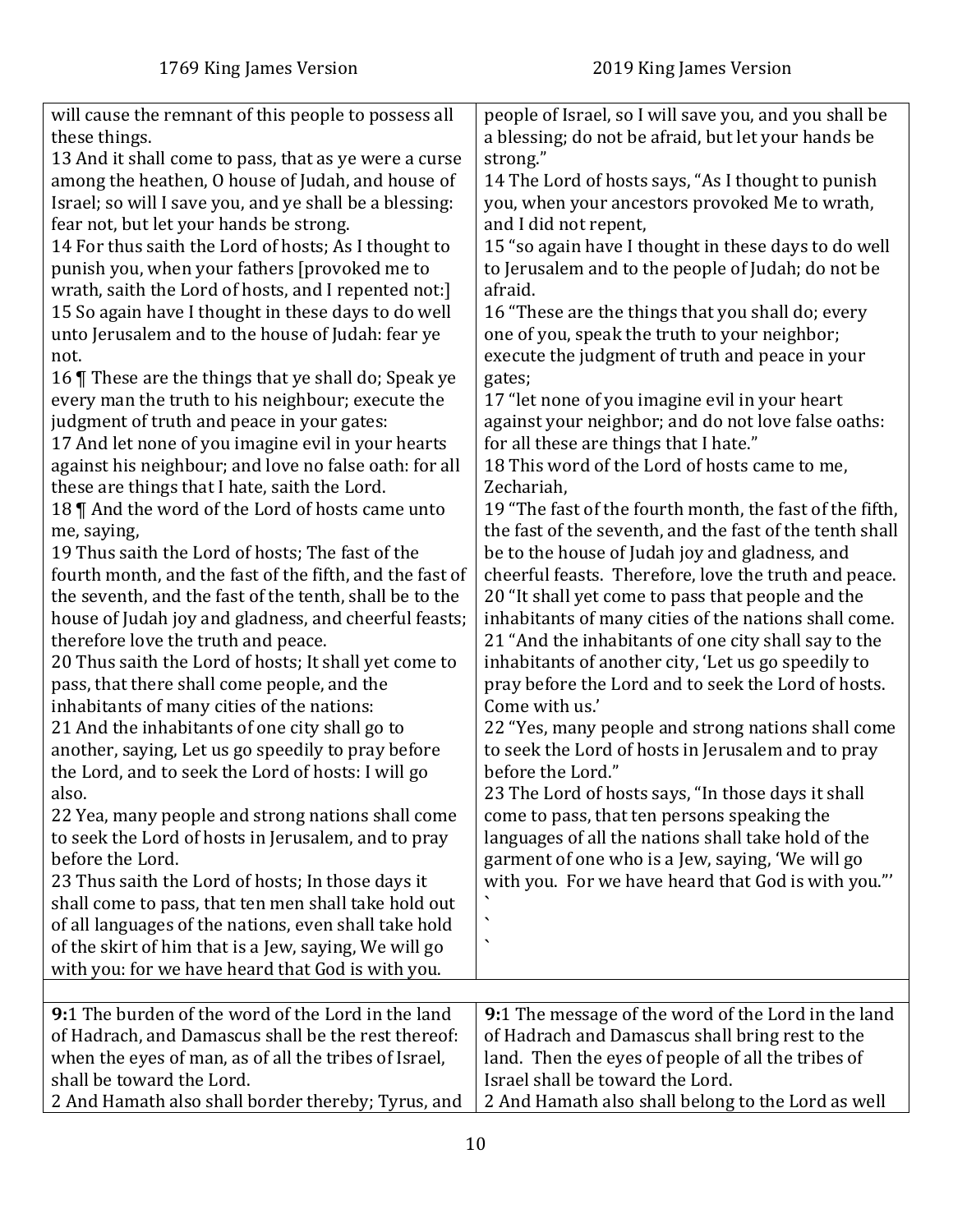| Zidon, though it be very wise.                         | as Tyre and Sidon with all their skills.               |
|--------------------------------------------------------|--------------------------------------------------------|
| 3 And Tyrus did build herself a strong hold, and       | 3 Tyre built itself a stronghold and heaped up silver  |
| heaped up silver as the dust, and fine gold as the     | as the dust, and fine gold as the mire of the streets. |
| mire of the streets.                                   | 4 Behold, the Lord will cast Tyre out, and He will     |
| 4 Behold, the Lord will [cast her out, and he will     | strike down its power in the sea; and Tyre shall be    |
| smite her power in the sea; and she shall be           | devoured with fire.                                    |
| devoured with fire.]                                   | 5 Ashkelon shall see it and be afraid; Gaza also shall |
| 5 Ashkelon shall see it, and fear; Gaza also shall see | see it and be very sorrowful; and Ekron for its        |
| it, and be very sorrowful, and Ekron; for her          | expectation shall be ashamed. And the king shall       |
| expectation shall be ashamed; and the king shall       | perish from Gaza, and Ashkelon shall not be            |
| perish from Gaza, and Ashkelon shall not be            | inhabited.                                             |
| inhabited.                                             | 6 And bastards shall dwell in Ashdod. The Lord         |
| 6 And a bastard shall dwell in Ashdod, and I will cut  | says, "I will cut off the pride of the Philistines.    |
| off the pride of the Philistines.                      | 7 "And I will take away their blood out of their       |
| 7 And I will take away his blood out of his mouth,     | mouth and their abominations from between their        |
| and his abominations from between his teeth: but       | teeth. But those who remain shall be for our God,      |
| he that remaineth, even he, shall be for our God, and  | and they shall be like a governor in Judah, and in     |
| he shall be as a governor in Judah, and Ekron as a     | Ekron like a Jebusite.                                 |
| Jebusite.                                              | 8 "And I will camp around My people because of the     |
| 8 And I will encamp about mine house because of        | army, because of the person who passes by, and         |
| the army, because of him that passeth by, and          | because of the person who returns. And no              |
| because of him that returneth: and no oppressor        | oppressor shall pass through them anymore, for         |
| shall pass through them any more: for now have I       | now I have seen all this."                             |
| seen with mine eyes.                                   | 9 Zechariah says, "Rejoice greatly, O daughter of      |
| 9   Rejoice greatly, 0 daughter of Zion; shout, 0      | Zion; shout, O daughter of Jerusalem; behold, your     |
| daughter of Jerusalem: behold, thy King cometh         | King comes to you. He is just, and having salvation,   |
| unto thee: he is just, and having salvation; lowly,    | lowly, and riding upon a donkey and upon a colt the    |
| and riding upon an ass, and upon a colt the foal of    | foal of a donkey."                                     |
| an ass.                                                | 10 The Lord said, "I will cut off the chariot from     |
| 10 And I will cut off the chariot from Ephraim, and    | Ephraim and the horse from Jerusalem, and the          |
| the horse from Jerusalem, and the battle bow shall     | battle bow shall be cut off. And I shall speak peace   |
| be cut off: and he shall speak peace unto the          | to the heathen; and My dominion shall be from sea      |
| heathen: and his dominion shall be from sea even to    | even to sea, and from the river even to the ends of    |
| sea, and from the river even to the ends of the earth. | the earth.                                             |
| 11 As for thee also, by the blood of thy covenant I    | 11 "As for you also, by the blood of your covenant I   |
| have sent forth thy prisoners out of the pit wherein   | have sent forth your prisoners out of the pit in       |
| is no water.                                           | which there is no water.                               |
| 12 Turn you to the strong hold, ye prisoners of        | 12 "Turn to the stronghold, you prisoners of hope.     |
| hope: even to day do I declare that I will render      | Even today I declare that I will render double to you  |
| double unto thee;                                      | 13 "when I have bent Judah for Me, filled the bow      |
| 13 When I have bent Judah for me, filled the bow       | with Ephraim, and raised up your sons, O Zion,         |
| with Ephraim, and raised up thy sons, O Zion,          | against your sons, O Greece, and made you as the       |
| against thy sons, O Greece, and made thee as the       | sword of a mighty warrior."                            |
| sword of a mighty man.                                 | 14 Zechariah said, "And the Lord shall be seen over    |
| 14 And the Lord shall be seen over them, and his       | them, and His arrow shall go forth as the lightning.   |
| arrow shall go forth as the lightning: and the Lord    | And the Lord God shall cause the trumpet to be         |
|                                                        |                                                        |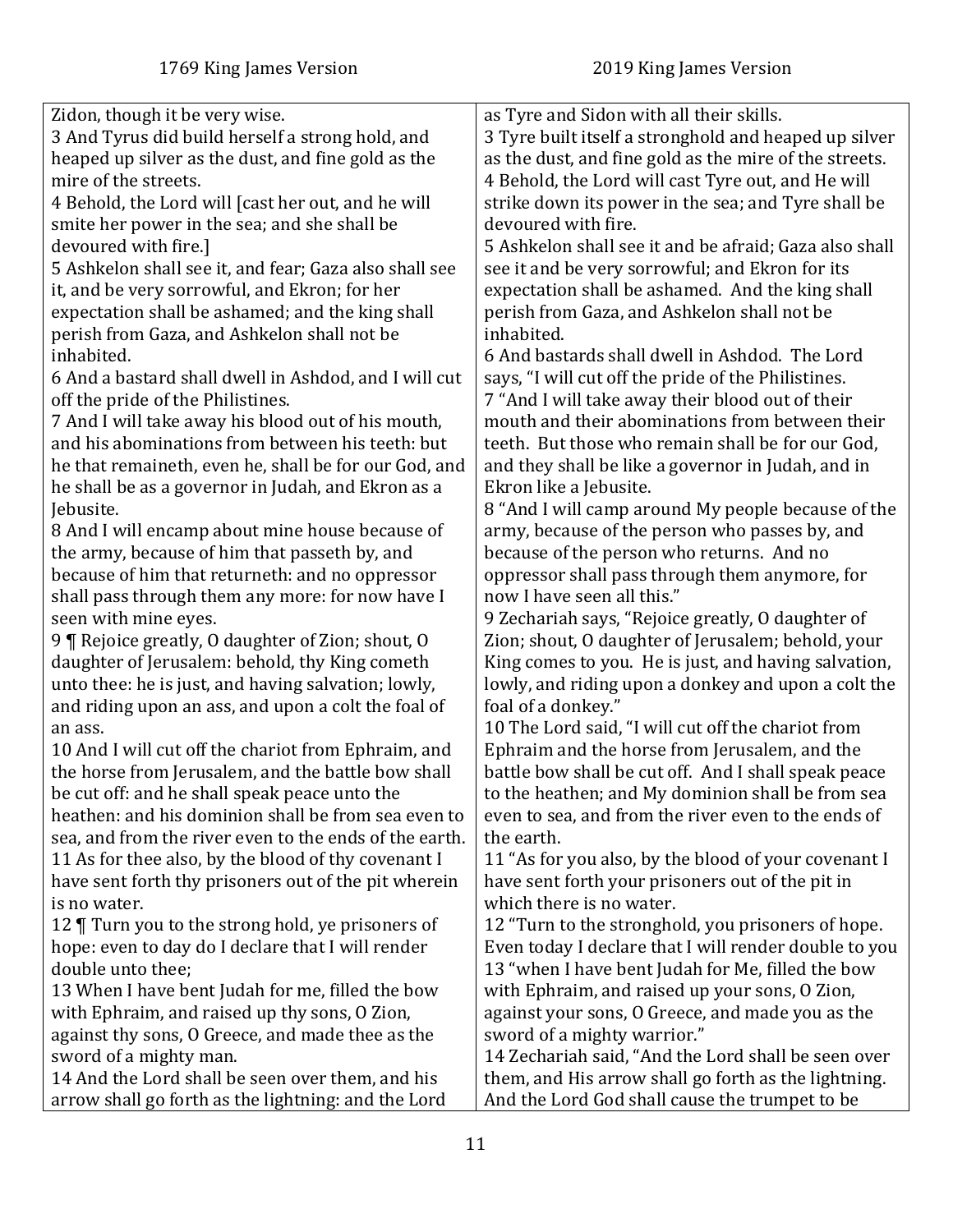<span id="page-11-0"></span>

| God shall blow the trumpet, and shall go with<br>whirlwinds of the south.<br>15 The Lord of hosts shall defend them; and they<br>shall devour, and subdue with sling stones; and they<br>shall drink, and make a noise as through wine; and<br>they shall be filled like bowls, and as the corners of<br>the altar.<br>16 And the Lord their God shall save them in that<br>day as the flock of his people: for they shall be as the<br>stones of a crown, lifted up as an ensign upon his<br>land.<br>17 For how great is his goodness, and how great is<br>his beauty! corn shall make the young men cheerful,<br>and new wine the maids.                                                                                                                                                                                                                                                                                                                                                                                                                                                                                                                                                                                                                                | blown and shall go with whirlwinds of the south.<br>15 "The Lord of hosts shall defend His people; and<br>they shall devour and subdue with slung stones;<br>and they shall drink and make a noise as through<br>wine. And they shall be filled like bowls and like the<br>corners of the altar.<br>16 "And the Lord their God shall save them in that<br>day as the flock of His people; for they shall be like<br>the jewels of a crown, lifted up like an ensign upon<br>His land.<br>17 "For how great is His goodness, and how great is<br>His beauty! Grain shall make the young men<br>cheerful and new wine the young women.                                                                                                                                                                                                                                                                                                                                                                                                                                                                                                                                                                                                                                                                                         |
|----------------------------------------------------------------------------------------------------------------------------------------------------------------------------------------------------------------------------------------------------------------------------------------------------------------------------------------------------------------------------------------------------------------------------------------------------------------------------------------------------------------------------------------------------------------------------------------------------------------------------------------------------------------------------------------------------------------------------------------------------------------------------------------------------------------------------------------------------------------------------------------------------------------------------------------------------------------------------------------------------------------------------------------------------------------------------------------------------------------------------------------------------------------------------------------------------------------------------------------------------------------------------|------------------------------------------------------------------------------------------------------------------------------------------------------------------------------------------------------------------------------------------------------------------------------------------------------------------------------------------------------------------------------------------------------------------------------------------------------------------------------------------------------------------------------------------------------------------------------------------------------------------------------------------------------------------------------------------------------------------------------------------------------------------------------------------------------------------------------------------------------------------------------------------------------------------------------------------------------------------------------------------------------------------------------------------------------------------------------------------------------------------------------------------------------------------------------------------------------------------------------------------------------------------------------------------------------------------------------|
|                                                                                                                                                                                                                                                                                                                                                                                                                                                                                                                                                                                                                                                                                                                                                                                                                                                                                                                                                                                                                                                                                                                                                                                                                                                                            |                                                                                                                                                                                                                                                                                                                                                                                                                                                                                                                                                                                                                                                                                                                                                                                                                                                                                                                                                                                                                                                                                                                                                                                                                                                                                                                              |
| 10:1 Ask ye of the Lord rain in the time of the latter<br>rain; so the Lord shall make bright clouds, and give<br>them showers of rain, to every one grass in the field.<br>2 For the idols have spoken vanity, and the diviners<br>have seen a lie, and have told false dreams; they<br>comfort in vain: therefore they went their way as a<br>flock, they were troubled, because there was no<br>shepherd.<br>3 [Mine anger was kindled against the shepherds,<br>and I punished the goats:] for the Lord of hosts hath<br>visited his flock the house of Judah, and hath made<br>them as his goodly horse in the battle.<br>4 Out of him came forth the corner, out of him the<br>nail, out of him the battle bow, out of him every<br>oppressor together.<br>5    And they shall be as mighty men, [which tread<br>down their enemies in the mire of the streets in the<br>battle]: and they shall fight, because the Lord is with<br>them, and the riders on horses shall be confounded.<br>6 And I will strengthen the house of Judah, and I will<br>save the house of Joseph, and I will bring them again<br>to place them; for I have mercy upon them: and they<br>shall be as though I had not cast them off: for I am<br>the Lord their God, and will hear them. | 10:1 Zechariah says, "Ask the Lord for rain in the<br>time of the latter rain. And the Lord shall make<br>bright clouds and give them showers of rain, to<br>everyone grass in the field.<br>2 "For the idols have spoken vanity, and the<br>diviners have seen a lie and have told false dreams;<br>they comfort in vain. Therefore, they went their<br>way as a flock; they were troubled because there<br>was no shepherd."<br>3 The Lord says, "My anger was kindled against the<br>shepherds, and I punished the goats. For the Lord<br>of hosts has visited His flock the people of Judah and<br>has made them as His charging horse in the battle.<br>4 "Out of the people of Judah came forth the corner,<br>out of them the nail, out of them the battle bow, out<br>of them every oppressor together.<br>5 "And they shall be as mighty warriors, who tread<br>down their enemies in the mire of the streets in the<br>battle. And they shall fight because the Lord is with<br>them, and the riders on horses shall be confounded.<br>6 The Lord says, "I will strengthen the people of<br>Judah, and I will save the descendants of Joseph, and<br>I will bring them to their homes. For I have mercy<br>upon them; and they shall be as though I had not<br>cast them off; for I am the Lord their God and will |
| 7 And they of Ephraim shall be like a mighty man,<br>and their heart shall rejoice as through wine: yea,<br>their children shall see it, and be glad; their heart<br>shall rejoice in the Lord.<br>8 I will hiss for them, and gather them; for I have                                                                                                                                                                                                                                                                                                                                                                                                                                                                                                                                                                                                                                                                                                                                                                                                                                                                                                                                                                                                                     | hear them.<br>7 "And those of Ephraim shall be like a mighty<br>warrior, and their heart shall rejoice as through<br>wine; yes, their children shall see it and be glad.<br>Their heart shall rejoice in the Lord.<br>8 "I will hiss for them and gather them, for I have                                                                                                                                                                                                                                                                                                                                                                                                                                                                                                                                                                                                                                                                                                                                                                                                                                                                                                                                                                                                                                                    |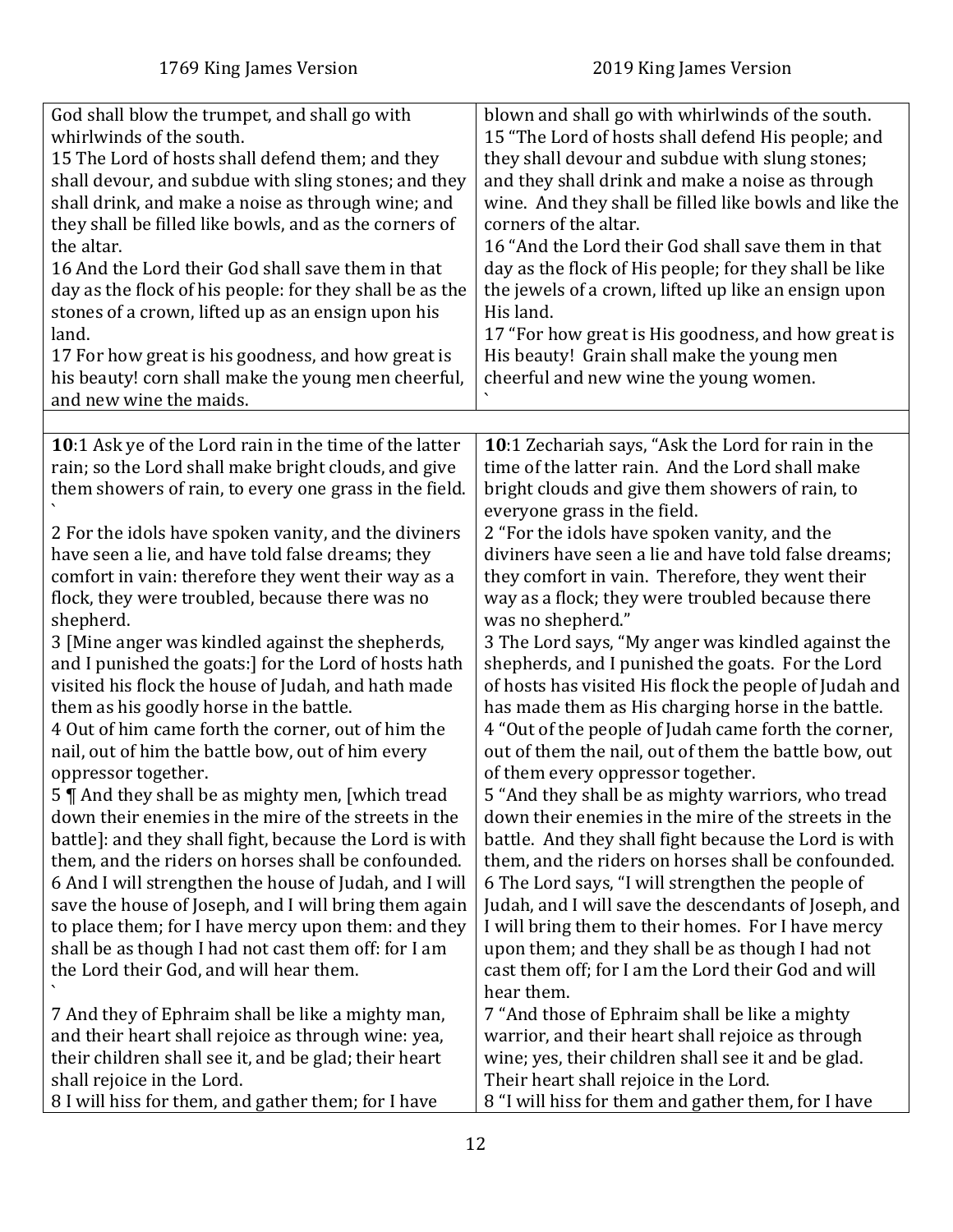<span id="page-12-0"></span>

| redeemed them: and they shall increase as they<br>have increased.<br>9 And I will sow them among the people: and they<br>shall remember me in far countries; and they shall<br>live with their children, and turn again.<br>10 I will bring them again also out of the land of<br>Egypt, and gather them out of Assyria; and I will<br>bring them into the land of Gilead and Lebanon; and<br>place shall not be found for them.<br>11 And he shall pass through the sea with affliction,<br>and shall smite the waves in the sea, and all the<br>deeps of the river shall dry up: and the pride of<br>Assyria shall be brought down, and the sceptre of<br>Egypt shall depart away.<br>12 And I will strengthen them in the Lord; and they<br>shall walk up and down in his name, saith the Lord.                                                                                                                                                                                                                                                                                                                                                                                            | redeemed them; and they shall increase as they<br>have increased.<br>9 "And I will sow them among the people; and they<br>shall remember Me in far countries; and they shall<br>live with their children and turn again to Me.<br>10 "Also I will bring them again out of the land of<br>Egypt and gather them out of Assyria; and I will<br>bring them into the land of Gilead and Lebanon.<br>And places shall be found for them.<br>11 "And I shall pass through the sea with affliction<br>and shall strike down the waves in the sea, and all<br>the deeps of the river shall dry up. And the pride of<br>Assyria shall be brought down, and the scepter of<br>Egypt shall depart.<br>12 "And I will strengthen them in the Lord; and they<br>shall walk up and down in My name, in the name of<br>the Lord."                                                                                                                                                                                                                                                                                                                                                                                               |
|-----------------------------------------------------------------------------------------------------------------------------------------------------------------------------------------------------------------------------------------------------------------------------------------------------------------------------------------------------------------------------------------------------------------------------------------------------------------------------------------------------------------------------------------------------------------------------------------------------------------------------------------------------------------------------------------------------------------------------------------------------------------------------------------------------------------------------------------------------------------------------------------------------------------------------------------------------------------------------------------------------------------------------------------------------------------------------------------------------------------------------------------------------------------------------------------------|------------------------------------------------------------------------------------------------------------------------------------------------------------------------------------------------------------------------------------------------------------------------------------------------------------------------------------------------------------------------------------------------------------------------------------------------------------------------------------------------------------------------------------------------------------------------------------------------------------------------------------------------------------------------------------------------------------------------------------------------------------------------------------------------------------------------------------------------------------------------------------------------------------------------------------------------------------------------------------------------------------------------------------------------------------------------------------------------------------------------------------------------------------------------------------------------------------------|
|                                                                                                                                                                                                                                                                                                                                                                                                                                                                                                                                                                                                                                                                                                                                                                                                                                                                                                                                                                                                                                                                                                                                                                                               |                                                                                                                                                                                                                                                                                                                                                                                                                                                                                                                                                                                                                                                                                                                                                                                                                                                                                                                                                                                                                                                                                                                                                                                                                  |
| 11:1 Open thy doors, O Lebanon, that the fire may<br>devour thy cedars.<br>2 Howl, fir tree; for the cedar is fallen; because the<br>mighty are spoiled: howl, O ye oaks of Bashan; for<br>the forest of the vintage is come down.<br>3 There is a voice of the howling of the shepherds;<br>for their glory is spoiled: a voice of the roaring of<br>young lions; for the pride of Jordan is spoiled.<br>4 Thus saith the Lord my God; Feed the flock of the<br>slaughter;<br>5 Whose possessors slay them, and hold themselves<br>not guilty: and they that sell them say, Blessed be<br>the Lord; for I am rich: and their own shepherds<br>pity them not.<br>6 For I will no more pity the inhabitants of the land,<br>saith the Lord: but, lo, [I will deliver the men every<br>one into his neighbour's hand, and into the hand of<br>his king: and they shall smite the land, and out of<br>their hand I will not deliver them.]<br>7 And I will feed the flock of slaughter, even you, O<br>poor of the flock. And I took unto me two staves; the<br>one I called Beauty, and the other I called Bands;<br>and I fed the flock.<br>8 Three shepherds also I cut off in one month; and | 11:1 Zechariah said, "Open your doors, O Lebanon,<br>so that the fire may devour your cedars.<br>2 "Howl, fir tree, for the cedar has fallen; the mighty<br>are spoiled; howl, you oaks of Bashan; for the dense<br>forest has come down.<br>3 "There is a voice of the howling of the shepherds,<br>for their glory is spoiled; there is the roaring of<br>young lions, for the pride of Jordan River is spoiled."<br>4 The Lord my God says, "Feed the flock of the<br>slaughter<br>5 "whose possessors slay them and hold themselves<br>not guilty; and those who sell them say, 'Blessed be<br>the Lord; for I am rich. And their own shepherds do<br>not pity them.'<br>6 "For I will not pity the inhabitants of the land<br>anymore; but, behold, I will deliver them all into<br>their neighbors' hands and into the hands of their<br>king. And they shall strike down the land; and I will<br>not deliver them out of their hand."<br>7 And I, Zechariah, will feed the flock of slaughter,<br>even you, O poor of the flock. And I took to me two<br>staffs; the one I called "beauty," and the other I<br>called "bands"; and I fed the flock.<br>8 Also I cut off three shepherds in one month; and |
| my soul lothed them, and their soul also abhorred<br>me.<br>9 Then said I, I will not feed you: that that dieth, let                                                                                                                                                                                                                                                                                                                                                                                                                                                                                                                                                                                                                                                                                                                                                                                                                                                                                                                                                                                                                                                                          | my soul loathed them, and their soul also abhorred<br>me.<br>9 Then I said, "I will not feed you; that which dies,                                                                                                                                                                                                                                                                                                                                                                                                                                                                                                                                                                                                                                                                                                                                                                                                                                                                                                                                                                                                                                                                                               |
| it die; and that that is to be cut off, let it be cut off;                                                                                                                                                                                                                                                                                                                                                                                                                                                                                                                                                                                                                                                                                                                                                                                                                                                                                                                                                                                                                                                                                                                                    | let it die; and that which is to be cut off, let it be cut                                                                                                                                                                                                                                                                                                                                                                                                                                                                                                                                                                                                                                                                                                                                                                                                                                                                                                                                                                                                                                                                                                                                                       |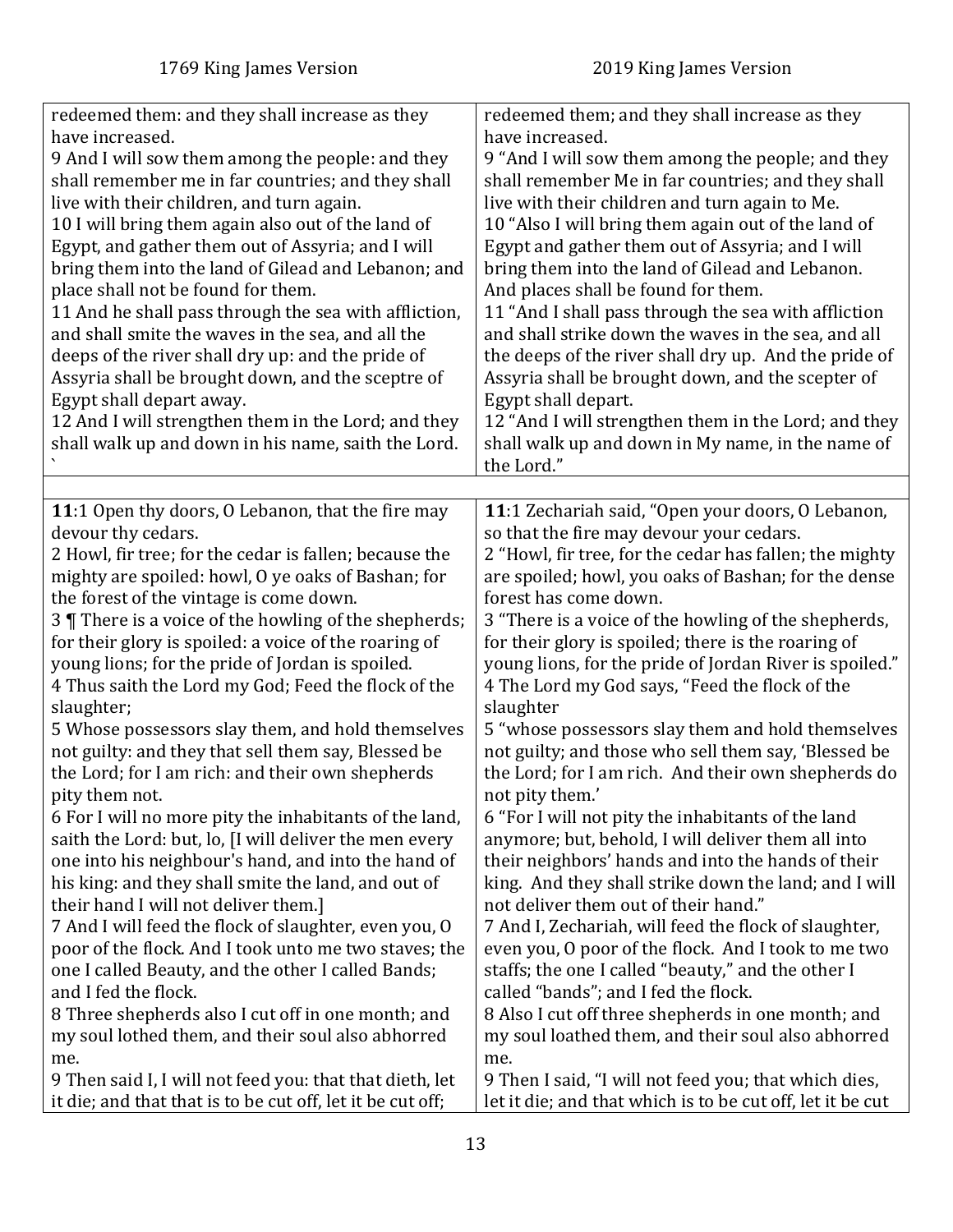<span id="page-13-0"></span>

| and let the rest eat every one the flesh of another.<br>off; and let every one of the rest eat the flesh of one<br>another."<br>10   And I took my staff, even Beauty, and cut it<br>10 And I took my staff, even "beauty," and cut it in<br>asunder, that I might break my covenant which I<br>two so that I might break my covenant which I had<br>had made with all the people.<br>made with all the people.<br>11 "And it was broken in that day; and so the poor<br>11 And it was broken in that day: and so the poor of<br>the flock that waited upon me knew that it was the<br>of the flock that waited upon me knew that it was<br>word of the Lord.<br>the word of the Lord.<br>12 And I said unto them, If ye think good, give me<br>12 And I, Zechariah, said to them, "If you think it<br>my price; and if not, forbear. So they weighed for<br>would be good, give me my price; and if not, do not.<br>my price thirty pieces of silver.<br>So they weighed thirty pieces of silver for my price."<br>13 And the LORD said to me, "Cast it into the temple<br>13 And the Lord said unto me, Cast it unto the<br>potter: a goodly price that I was prised at of them.<br>treasury, a magnificent price that you were<br>appraised at by them." And I took the thirty pieces<br>And I took the thirty pieces of silver, and cast them<br>of silver, and cast them into the treasury in the<br>to the potter in the house of the Lord.<br>temple of the LORD.<br>14 Then I cut up My other staff, even "bands" so that<br>14 Then I cut asunder mine other staff, even Bands,<br>that I might break the brotherhood between Judah<br>I might break the brotherhood between Judah and<br>and Israel.<br>Israel.<br>15 And the Lord said to me, "Take to yourself the<br>15    And the Lord said unto me, Take unto thee yet |
|---------------------------------------------------------------------------------------------------------------------------------------------------------------------------------------------------------------------------------------------------------------------------------------------------------------------------------------------------------------------------------------------------------------------------------------------------------------------------------------------------------------------------------------------------------------------------------------------------------------------------------------------------------------------------------------------------------------------------------------------------------------------------------------------------------------------------------------------------------------------------------------------------------------------------------------------------------------------------------------------------------------------------------------------------------------------------------------------------------------------------------------------------------------------------------------------------------------------------------------------------------------------------------------------------------------------------------------------------------------------------------------------------------------------------------------------------------------------------------------------------------------------------------------------------------------------------------------------------------------------------------------------------------------------------------------------------------------------------------------------------------------------------------------------------------------------------------------|
|                                                                                                                                                                                                                                                                                                                                                                                                                                                                                                                                                                                                                                                                                                                                                                                                                                                                                                                                                                                                                                                                                                                                                                                                                                                                                                                                                                                                                                                                                                                                                                                                                                                                                                                                                                                                                                       |
|                                                                                                                                                                                                                                                                                                                                                                                                                                                                                                                                                                                                                                                                                                                                                                                                                                                                                                                                                                                                                                                                                                                                                                                                                                                                                                                                                                                                                                                                                                                                                                                                                                                                                                                                                                                                                                       |
|                                                                                                                                                                                                                                                                                                                                                                                                                                                                                                                                                                                                                                                                                                                                                                                                                                                                                                                                                                                                                                                                                                                                                                                                                                                                                                                                                                                                                                                                                                                                                                                                                                                                                                                                                                                                                                       |
|                                                                                                                                                                                                                                                                                                                                                                                                                                                                                                                                                                                                                                                                                                                                                                                                                                                                                                                                                                                                                                                                                                                                                                                                                                                                                                                                                                                                                                                                                                                                                                                                                                                                                                                                                                                                                                       |
|                                                                                                                                                                                                                                                                                                                                                                                                                                                                                                                                                                                                                                                                                                                                                                                                                                                                                                                                                                                                                                                                                                                                                                                                                                                                                                                                                                                                                                                                                                                                                                                                                                                                                                                                                                                                                                       |
|                                                                                                                                                                                                                                                                                                                                                                                                                                                                                                                                                                                                                                                                                                                                                                                                                                                                                                                                                                                                                                                                                                                                                                                                                                                                                                                                                                                                                                                                                                                                                                                                                                                                                                                                                                                                                                       |
|                                                                                                                                                                                                                                                                                                                                                                                                                                                                                                                                                                                                                                                                                                                                                                                                                                                                                                                                                                                                                                                                                                                                                                                                                                                                                                                                                                                                                                                                                                                                                                                                                                                                                                                                                                                                                                       |
|                                                                                                                                                                                                                                                                                                                                                                                                                                                                                                                                                                                                                                                                                                                                                                                                                                                                                                                                                                                                                                                                                                                                                                                                                                                                                                                                                                                                                                                                                                                                                                                                                                                                                                                                                                                                                                       |
|                                                                                                                                                                                                                                                                                                                                                                                                                                                                                                                                                                                                                                                                                                                                                                                                                                                                                                                                                                                                                                                                                                                                                                                                                                                                                                                                                                                                                                                                                                                                                                                                                                                                                                                                                                                                                                       |
|                                                                                                                                                                                                                                                                                                                                                                                                                                                                                                                                                                                                                                                                                                                                                                                                                                                                                                                                                                                                                                                                                                                                                                                                                                                                                                                                                                                                                                                                                                                                                                                                                                                                                                                                                                                                                                       |
|                                                                                                                                                                                                                                                                                                                                                                                                                                                                                                                                                                                                                                                                                                                                                                                                                                                                                                                                                                                                                                                                                                                                                                                                                                                                                                                                                                                                                                                                                                                                                                                                                                                                                                                                                                                                                                       |
|                                                                                                                                                                                                                                                                                                                                                                                                                                                                                                                                                                                                                                                                                                                                                                                                                                                                                                                                                                                                                                                                                                                                                                                                                                                                                                                                                                                                                                                                                                                                                                                                                                                                                                                                                                                                                                       |
|                                                                                                                                                                                                                                                                                                                                                                                                                                                                                                                                                                                                                                                                                                                                                                                                                                                                                                                                                                                                                                                                                                                                                                                                                                                                                                                                                                                                                                                                                                                                                                                                                                                                                                                                                                                                                                       |
|                                                                                                                                                                                                                                                                                                                                                                                                                                                                                                                                                                                                                                                                                                                                                                                                                                                                                                                                                                                                                                                                                                                                                                                                                                                                                                                                                                                                                                                                                                                                                                                                                                                                                                                                                                                                                                       |
|                                                                                                                                                                                                                                                                                                                                                                                                                                                                                                                                                                                                                                                                                                                                                                                                                                                                                                                                                                                                                                                                                                                                                                                                                                                                                                                                                                                                                                                                                                                                                                                                                                                                                                                                                                                                                                       |
|                                                                                                                                                                                                                                                                                                                                                                                                                                                                                                                                                                                                                                                                                                                                                                                                                                                                                                                                                                                                                                                                                                                                                                                                                                                                                                                                                                                                                                                                                                                                                                                                                                                                                                                                                                                                                                       |
|                                                                                                                                                                                                                                                                                                                                                                                                                                                                                                                                                                                                                                                                                                                                                                                                                                                                                                                                                                                                                                                                                                                                                                                                                                                                                                                                                                                                                                                                                                                                                                                                                                                                                                                                                                                                                                       |
|                                                                                                                                                                                                                                                                                                                                                                                                                                                                                                                                                                                                                                                                                                                                                                                                                                                                                                                                                                                                                                                                                                                                                                                                                                                                                                                                                                                                                                                                                                                                                                                                                                                                                                                                                                                                                                       |
|                                                                                                                                                                                                                                                                                                                                                                                                                                                                                                                                                                                                                                                                                                                                                                                                                                                                                                                                                                                                                                                                                                                                                                                                                                                                                                                                                                                                                                                                                                                                                                                                                                                                                                                                                                                                                                       |
|                                                                                                                                                                                                                                                                                                                                                                                                                                                                                                                                                                                                                                                                                                                                                                                                                                                                                                                                                                                                                                                                                                                                                                                                                                                                                                                                                                                                                                                                                                                                                                                                                                                                                                                                                                                                                                       |
|                                                                                                                                                                                                                                                                                                                                                                                                                                                                                                                                                                                                                                                                                                                                                                                                                                                                                                                                                                                                                                                                                                                                                                                                                                                                                                                                                                                                                                                                                                                                                                                                                                                                                                                                                                                                                                       |
|                                                                                                                                                                                                                                                                                                                                                                                                                                                                                                                                                                                                                                                                                                                                                                                                                                                                                                                                                                                                                                                                                                                                                                                                                                                                                                                                                                                                                                                                                                                                                                                                                                                                                                                                                                                                                                       |
|                                                                                                                                                                                                                                                                                                                                                                                                                                                                                                                                                                                                                                                                                                                                                                                                                                                                                                                                                                                                                                                                                                                                                                                                                                                                                                                                                                                                                                                                                                                                                                                                                                                                                                                                                                                                                                       |
| the instruments of a foolish shepherd.<br>instruments of a foolish shepherd.                                                                                                                                                                                                                                                                                                                                                                                                                                                                                                                                                                                                                                                                                                                                                                                                                                                                                                                                                                                                                                                                                                                                                                                                                                                                                                                                                                                                                                                                                                                                                                                                                                                                                                                                                          |
| 16 "For, behold, I will raise up a shepherd in the<br>16 For, lo, I will raise up a shepherd in the land,                                                                                                                                                                                                                                                                                                                                                                                                                                                                                                                                                                                                                                                                                                                                                                                                                                                                                                                                                                                                                                                                                                                                                                                                                                                                                                                                                                                                                                                                                                                                                                                                                                                                                                                             |
| which shall not visit those that be cut off, neither<br>land who shall not visit those who are cut off, nor                                                                                                                                                                                                                                                                                                                                                                                                                                                                                                                                                                                                                                                                                                                                                                                                                                                                                                                                                                                                                                                                                                                                                                                                                                                                                                                                                                                                                                                                                                                                                                                                                                                                                                                           |
| shall seek the young one, nor heal that that is<br>shall seek the young one, nor heal that which is                                                                                                                                                                                                                                                                                                                                                                                                                                                                                                                                                                                                                                                                                                                                                                                                                                                                                                                                                                                                                                                                                                                                                                                                                                                                                                                                                                                                                                                                                                                                                                                                                                                                                                                                   |
| broken, nor feed that that standeth still: but he shall<br>broken, nor feed that which stands still. But the                                                                                                                                                                                                                                                                                                                                                                                                                                                                                                                                                                                                                                                                                                                                                                                                                                                                                                                                                                                                                                                                                                                                                                                                                                                                                                                                                                                                                                                                                                                                                                                                                                                                                                                          |
| shepherd shall eat the flesh of the fat sheep and tear<br>eat the flesh of the fat, and tear their claws in pieces.                                                                                                                                                                                                                                                                                                                                                                                                                                                                                                                                                                                                                                                                                                                                                                                                                                                                                                                                                                                                                                                                                                                                                                                                                                                                                                                                                                                                                                                                                                                                                                                                                                                                                                                   |
| their hooves in pieces.                                                                                                                                                                                                                                                                                                                                                                                                                                                                                                                                                                                                                                                                                                                                                                                                                                                                                                                                                                                                                                                                                                                                                                                                                                                                                                                                                                                                                                                                                                                                                                                                                                                                                                                                                                                                               |
| 17 Woe to the idol shepherd that leaveth the flock!<br>17 "Woe to the worthless shepherds who leave the                                                                                                                                                                                                                                                                                                                                                                                                                                                                                                                                                                                                                                                                                                                                                                                                                                                                                                                                                                                                                                                                                                                                                                                                                                                                                                                                                                                                                                                                                                                                                                                                                                                                                                                               |
| the sword shall be upon his arm, and upon his right<br>flock! The sword shall be upon their arm, and upon                                                                                                                                                                                                                                                                                                                                                                                                                                                                                                                                                                                                                                                                                                                                                                                                                                                                                                                                                                                                                                                                                                                                                                                                                                                                                                                                                                                                                                                                                                                                                                                                                                                                                                                             |
| eye: his arm shall be clean dried up, and his right<br>their right eye. Their arm shall wither and their                                                                                                                                                                                                                                                                                                                                                                                                                                                                                                                                                                                                                                                                                                                                                                                                                                                                                                                                                                                                                                                                                                                                                                                                                                                                                                                                                                                                                                                                                                                                                                                                                                                                                                                              |
|                                                                                                                                                                                                                                                                                                                                                                                                                                                                                                                                                                                                                                                                                                                                                                                                                                                                                                                                                                                                                                                                                                                                                                                                                                                                                                                                                                                                                                                                                                                                                                                                                                                                                                                                                                                                                                       |
| eye shall be utterly darkened.<br>right eye shall be utterly blinded."                                                                                                                                                                                                                                                                                                                                                                                                                                                                                                                                                                                                                                                                                                                                                                                                                                                                                                                                                                                                                                                                                                                                                                                                                                                                                                                                                                                                                                                                                                                                                                                                                                                                                                                                                                |
|                                                                                                                                                                                                                                                                                                                                                                                                                                                                                                                                                                                                                                                                                                                                                                                                                                                                                                                                                                                                                                                                                                                                                                                                                                                                                                                                                                                                                                                                                                                                                                                                                                                                                                                                                                                                                                       |
| 12:1 The Lord says, "This is for Israel the word of<br>12:1 The burden of the word of the Lord for Israel,                                                                                                                                                                                                                                                                                                                                                                                                                                                                                                                                                                                                                                                                                                                                                                                                                                                                                                                                                                                                                                                                                                                                                                                                                                                                                                                                                                                                                                                                                                                                                                                                                                                                                                                            |
| saith the Lord, which stretcheth forth the heavens,<br>the Lord which stretches forth the heavens, and lays                                                                                                                                                                                                                                                                                                                                                                                                                                                                                                                                                                                                                                                                                                                                                                                                                                                                                                                                                                                                                                                                                                                                                                                                                                                                                                                                                                                                                                                                                                                                                                                                                                                                                                                           |
| and layeth the foundation of the earth, and formeth<br>the foundation of the earth, and forms the spirit of                                                                                                                                                                                                                                                                                                                                                                                                                                                                                                                                                                                                                                                                                                                                                                                                                                                                                                                                                                                                                                                                                                                                                                                                                                                                                                                                                                                                                                                                                                                                                                                                                                                                                                                           |
| the spirit of man within him.<br>people within them.                                                                                                                                                                                                                                                                                                                                                                                                                                                                                                                                                                                                                                                                                                                                                                                                                                                                                                                                                                                                                                                                                                                                                                                                                                                                                                                                                                                                                                                                                                                                                                                                                                                                                                                                                                                  |
| 2 Behold, I will make Jerusalem a cup of trembling<br>2 "Behold, I will make Jerusalem a cup of trembling                                                                                                                                                                                                                                                                                                                                                                                                                                                                                                                                                                                                                                                                                                                                                                                                                                                                                                                                                                                                                                                                                                                                                                                                                                                                                                                                                                                                                                                                                                                                                                                                                                                                                                                             |
| unto all the people round about, when they shall be<br>to all the surrounding people when they shall be in                                                                                                                                                                                                                                                                                                                                                                                                                                                                                                                                                                                                                                                                                                                                                                                                                                                                                                                                                                                                                                                                                                                                                                                                                                                                                                                                                                                                                                                                                                                                                                                                                                                                                                                            |
| in the siege both against Judah and against<br>a siege both against Judah and against Jerusalem.                                                                                                                                                                                                                                                                                                                                                                                                                                                                                                                                                                                                                                                                                                                                                                                                                                                                                                                                                                                                                                                                                                                                                                                                                                                                                                                                                                                                                                                                                                                                                                                                                                                                                                                                      |
|                                                                                                                                                                                                                                                                                                                                                                                                                                                                                                                                                                                                                                                                                                                                                                                                                                                                                                                                                                                                                                                                                                                                                                                                                                                                                                                                                                                                                                                                                                                                                                                                                                                                                                                                                                                                                                       |
| Jerusalem.<br>3 "And in that day I will make Jerusalem a                                                                                                                                                                                                                                                                                                                                                                                                                                                                                                                                                                                                                                                                                                                                                                                                                                                                                                                                                                                                                                                                                                                                                                                                                                                                                                                                                                                                                                                                                                                                                                                                                                                                                                                                                                              |
| burdensome stone for all people. All that burden<br>3   And in that day will I make Jerusalem a                                                                                                                                                                                                                                                                                                                                                                                                                                                                                                                                                                                                                                                                                                                                                                                                                                                                                                                                                                                                                                                                                                                                                                                                                                                                                                                                                                                                                                                                                                                                                                                                                                                                                                                                       |
| burdensome stone for all people: all that burden<br>themselves with Jerusalem shall be cut in pieces                                                                                                                                                                                                                                                                                                                                                                                                                                                                                                                                                                                                                                                                                                                                                                                                                                                                                                                                                                                                                                                                                                                                                                                                                                                                                                                                                                                                                                                                                                                                                                                                                                                                                                                                  |
| themselves with it shall be cut in pieces, though all<br>though all the people of the earth are gathered                                                                                                                                                                                                                                                                                                                                                                                                                                                                                                                                                                                                                                                                                                                                                                                                                                                                                                                                                                                                                                                                                                                                                                                                                                                                                                                                                                                                                                                                                                                                                                                                                                                                                                                              |
| the people of the earth be gathered together against<br>together against Jerusalem."                                                                                                                                                                                                                                                                                                                                                                                                                                                                                                                                                                                                                                                                                                                                                                                                                                                                                                                                                                                                                                                                                                                                                                                                                                                                                                                                                                                                                                                                                                                                                                                                                                                                                                                                                  |
| 4 The Lord says, "In that day, I will strike down<br>it.                                                                                                                                                                                                                                                                                                                                                                                                                                                                                                                                                                                                                                                                                                                                                                                                                                                                                                                                                                                                                                                                                                                                                                                                                                                                                                                                                                                                                                                                                                                                                                                                                                                                                                                                                                              |
| every horse with panic, and its rider will go crazy.<br>4 In that day, saith the Lord, I will smite every horse                                                                                                                                                                                                                                                                                                                                                                                                                                                                                                                                                                                                                                                                                                                                                                                                                                                                                                                                                                                                                                                                                                                                                                                                                                                                                                                                                                                                                                                                                                                                                                                                                                                                                                                       |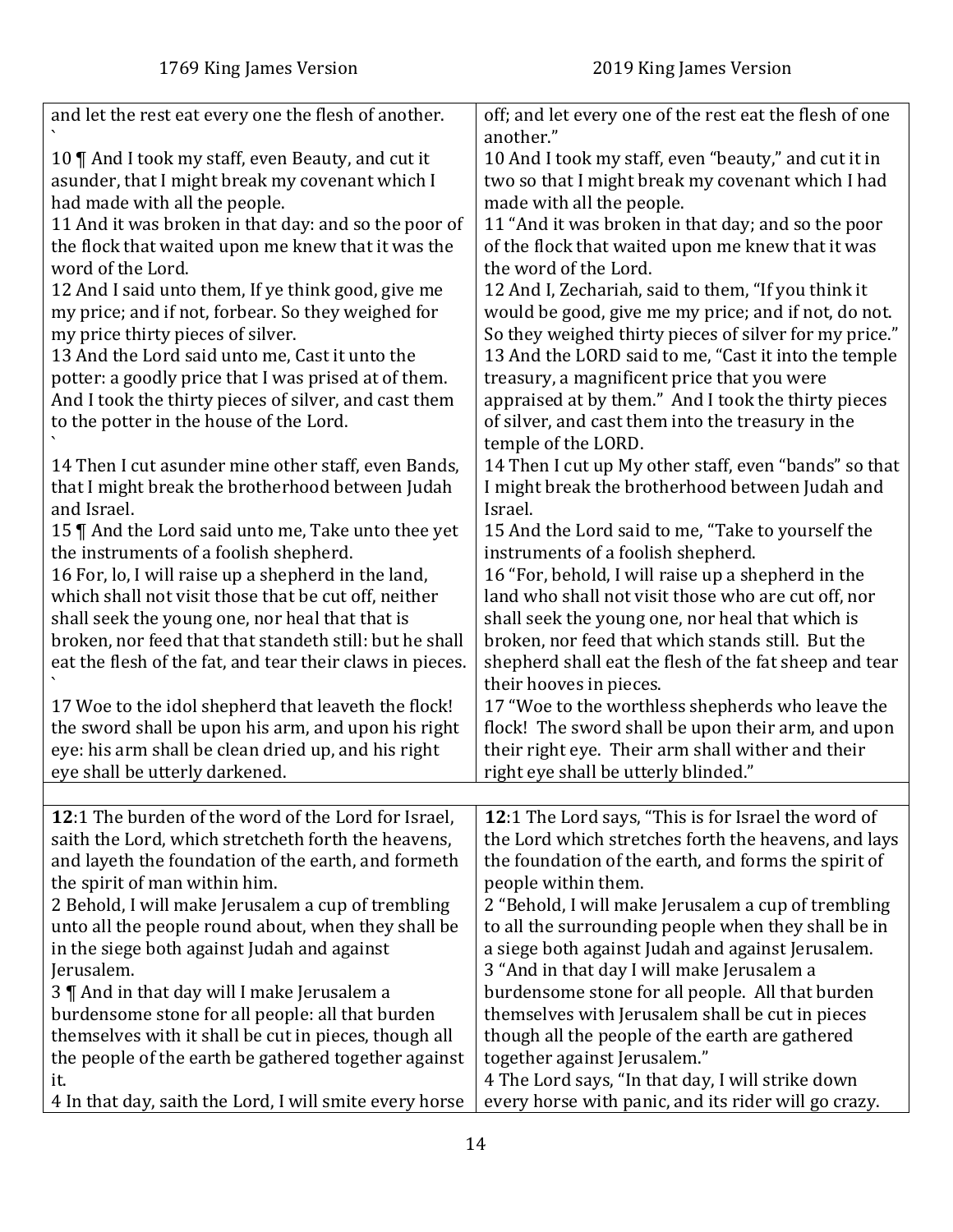| with astonishment, and his rider with madness: and      | And I will open My eyes upon the people of Judah        |
|---------------------------------------------------------|---------------------------------------------------------|
|                                                         |                                                         |
| I will open mine eyes upon the house of Judah, and      | and will strike down every horse of the people with     |
| will smite every horse of the people with blindness.    | blindness.                                              |
| 5 And the governors of Judah shall say in their         | 5 "And the governors of Judah shall say in their        |
| heart, The inhabitants of Jerusalem shall be my         | heart, 'The Lord of hosts their God gives strength to   |
| strength in the Lord of hosts their God.                | the inhabitants of Jerusalem.'                          |
| 6   In that day will I make the governors of Judah      | 6 "In that day I will make the governors of Judah       |
| like an hearth of fire among the wood, and like a       | like a hearth of fire among the wood, and like a        |
| torch of fire in a sheaf; and they shall devour all the | torch of fire in a sheaf. And they shall devour all the |
| people round about, on the right hand and on the        | surrounding people on the right hand and on the         |
| left: and Jerusalem shall be inhabited again in her     | left. And Jerusalem shall be inhabited again in her     |
| own place, even in Jerusalem.                           | own place, even in Jerusalem.                           |
| 7 The Lord also shall save the tents of Judah first,    | 7 "Also, I the Lord shall save the tents of Judah first |
| that the glory of the house of David and the glory of   | so that the glory of the dynasty of David and the       |
|                                                         | glory of the inhabitants of Jerusalem will not be       |
| the inhabitants of Jerusalem do not magnify             |                                                         |
| themselves against Judah.                               | greater than that of Judah.                             |
| 8 In that day shall the Lord defend the inhabitants     | 8 "In that day I the Lord shall defend the inhabitants  |
| of Jerusalem; and he that is feeble among them at       | of Jerusalem, and the person that is feeble among       |
| that day shall be as David; and the house of David      | them on that day shall be like David. And the           |
| shall be as God, as the angel of the Lord before        | descendants of David shall lead them like God           |
| them.                                                   | would. The descendants shall be like the angel of       |
|                                                         | the Lord before the inhabitants of Jerusalem.           |
| 9    And it shall come to pass in that day, that I will | 9 "And it shall come to pass in that day, that I will   |
| seek to destroy all the nations that come against       | seek to destroy all the nations that come against       |
| Jerusalem.                                              | Jerusalem.                                              |
| 10 And I will pour upon the house of David, and         | 10 "And I will pour upon the descendants of David       |
| upon the inhabitants of Jerusalem, the spirit of        | and upon the inhabitants of Jerusalem the spirit of     |
| grace and of supplications: and they shall look upon    | grace and of prayer. And they shall look upon him       |
| me whom they have pierced, and they shall mourn         | whom they have pierced, and they shall mourn for        |
| for him, as one mourneth for his only son, and shall    | him as parents mourn for their only child and shall     |
| be in bitterness for him, as one that is in bitterness  | be in bitterness for that child as parents who are in   |
| for his firstborn                                       | bitterness for their firstborn.                         |
| 11 In that day shall there be a great mourning in       | 11 "On that day shall there be a great mourning in      |
| Jerusalem, as the mourning of Hadadrimmon in the        | Jerusalem, as the mourning for Hadad-rimmon             |
|                                                         |                                                         |
| valley of Megiddon.                                     | (perhaps a Canaanite god of vegetation) in the          |
| 12 And the land shall mourn, every family apart; the    | valley of Megiddon.                                     |
| family of the house of David apart, and their wives     | 12 "And the land shall mourn, every family apart;       |
| apart; the family of the house of Nathan apart, and     | the family of the descendants of David apart, and       |
| their wives apart;                                      | the family of the descendants of Nathan apart,          |
| 13 The family of the house of Levi apart, and their     | 13 "the family of the descendants of Levi apart, and    |
| wives apart; the family of Shimei apart, and their      | the family of Shimei apart.                             |
| wives apart;                                            | 14 "All the families which remain shall be apart.       |
| 14 All the families that remain, every family apart,    |                                                         |
| and their wives apart.                                  | $\overline{\phantom{0}}$                                |
|                                                         |                                                         |

<span id="page-14-0"></span>**[13](#page-0-13)**:1 In that day there shall be a fountain opened to **[13](#page-0-13)**:1 The Lord of hosts says, "In that day a fountain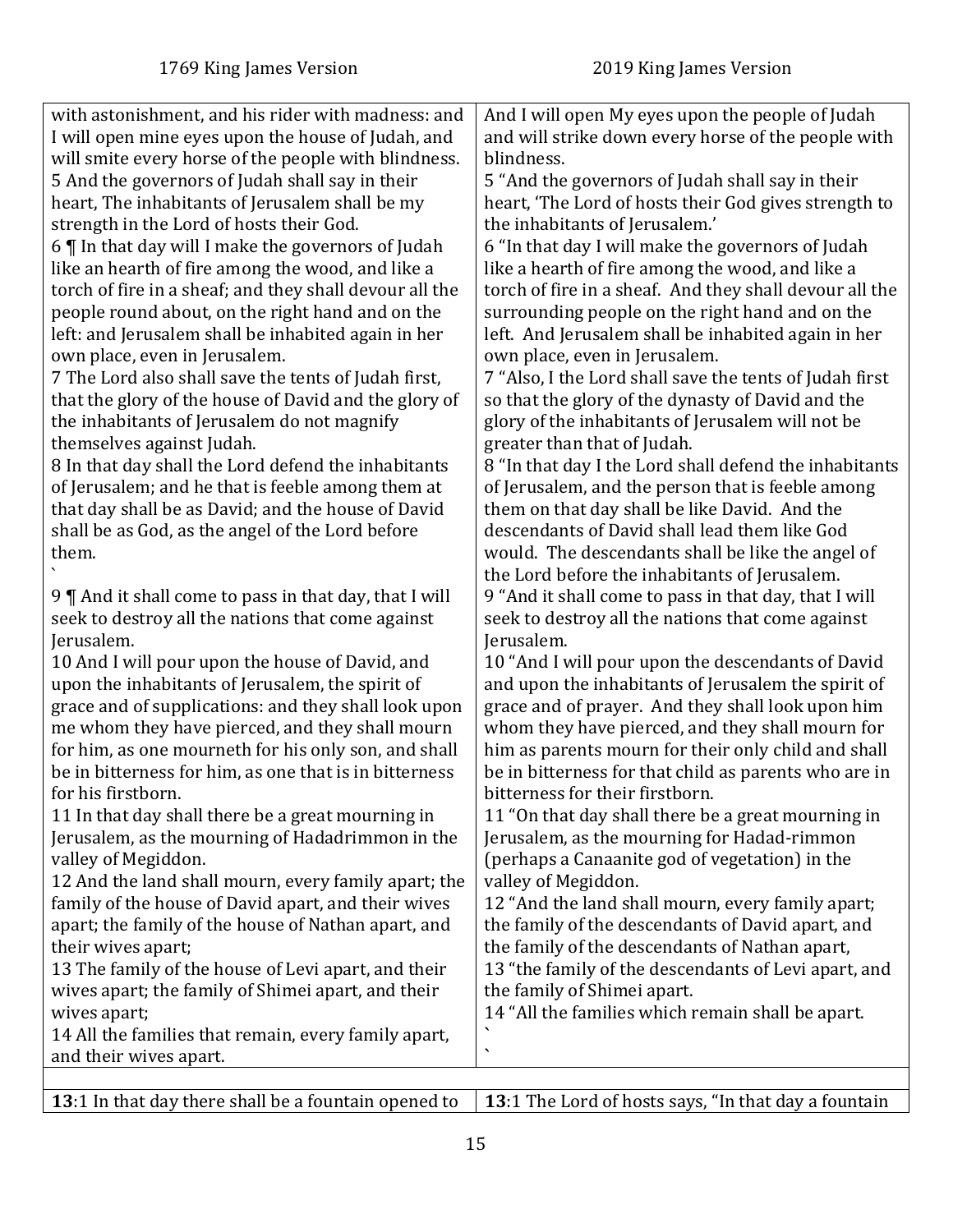<span id="page-15-0"></span>

| the house of David and to the inhabitants of                                                                 | shall open to the descendants of David and to the                                                           |
|--------------------------------------------------------------------------------------------------------------|-------------------------------------------------------------------------------------------------------------|
| Jerusalem for sin and for uncleanness.                                                                       | inhabitants of Jerusalem to purify them from their                                                          |
|                                                                                                              | sin and idolatry.                                                                                           |
| 2    And it shall come to pass in that day, saith the<br>Lord of hosts, that I will cut off the names of the | 2 "And it shall come to pass in that day that I will<br>cut off the names of the idols out of the land, and |
| idols out of the land, and they shall no more be                                                             | they shall not be remembered anymore. And also I                                                            |
| remembered: and also I will cause the prophets and                                                           | will cause any one who claims to be a prophet and                                                           |
| the unclean spirit to pass out of the land.                                                                  | the sinful spirit to pass out of the land.                                                                  |
| 3 And it shall come to pass, that when any shall yet                                                         | 3 "And it shall come to pass that when any shall still                                                      |
| prophesy, then his father and his mother that begat                                                          | prophesy, then their father and mother shall say to                                                         |
| him shall say unto him, Thou shalt not live; for thou                                                        | them, 'You shall not live. For you speak lies in the                                                        |
| speakest lies in the name of the Lord: and his father                                                        | name of the Lord.' And their father and mother                                                              |
| and his mother that begat him shall thrust him                                                               | shall thrust them through when they prophesy.                                                               |
| through when he prophesieth.                                                                                 | 4 "And it shall come to pass in that day, that all of                                                       |
| 4 And it shall come to pass in that day, that the                                                            | the prophets shall be ashamed of their vision when                                                          |
| prophets shall be ashamed every one of his vision,                                                           | they have prophesied. Nor shall they wear a rough                                                           |
| when he hath prophesied; neither shall they wear a                                                           | garment to deceive by looking like a prophet.                                                               |
| rough garment to deceive:                                                                                    | 5 "But they shall say, 'We are not prophets; we are                                                         |
| 5 But he shall say, I am no prophet, I am an                                                                 | just herders, for people taught us to keep cattle                                                           |
| husbandman; for man taught me to keep cattle from                                                            | from our youth.'                                                                                            |
| my youth.                                                                                                    | 6 "And people shall say to them, 'What are these                                                            |
| 6 And one shall say unto him, What are these                                                                 | wounds on your hands?' Then they shall answer,                                                              |
| wounds in thine hands? Then he shall answer,                                                                 | 'They are those with which I was wounded when                                                               |
| Those with which I was wounded in the house of                                                               | with my friends."                                                                                           |
| my friends.                                                                                                  | 7 The Lord of hosts says, "Awake, O sword, against                                                          |
| 7 [ [Awake, 0 sword, against my shepherd, and                                                                | My shepherd, and against the person who is My                                                               |
| against the man that is my fellow, saith the Lord of                                                         | fellow. Strike down the shepherd, and the sheep                                                             |
| hosts: smite the shepherd, and the sheep shall be                                                            | shall be scattered; and I will turn My hand upon the                                                        |
| scattered: and I will turn mine hand upon the little                                                         | little ones.                                                                                                |
| ones.                                                                                                        | 8 "And it shall come to pass, that in all the land two                                                      |
| 8 And it shall come to pass, that in all the land, saith                                                     | parts in it shall be cut off and die; but the third part<br>shall be left in the land.                      |
| the Lord, two parts therein shall be cut off and die;<br>but the third shall be left therein.                | 9 "And I will bring the third part through the fire                                                         |
| 9 And I will bring the third part through the fire,                                                          | and will refine them as silver is refined and will test                                                     |
| and will refine them as silver is refined, and will try                                                      | them as gold is tested. They shall call on My name,                                                         |
| them as gold is tried: they shall call on my name,                                                           | and I will hear them; I will say, 'They are My people.'                                                     |
| and I will hear them: I will say, It is my people: and                                                       | And they shall say, 'The Lord is our God."                                                                  |
| they shall say, The Lord is my God.                                                                          |                                                                                                             |
|                                                                                                              |                                                                                                             |
| 14:1 [Behold, the day of the Lord cometh, and thy                                                            | 14:1 Zechariah says, "Behold, the day of the Lord                                                           |
| spoil shall be divided in the midst of thee.                                                                 | comes, and your plunder shall be divided in the                                                             |
|                                                                                                              | midst of you.                                                                                               |
| 2 For I will gather all nations against Jerusalem to                                                         | 2 "For He will gather all nations against Jerusalem                                                         |
| battle; and the city shall be taken, and the houses                                                          | to battle, and the city shall be taken and the houses                                                       |
| rifled, and the women ravished; and half of the city                                                         | robbed and the women ravished. And half of the                                                              |
| shall go forth into captivity, and the residue of the                                                        | city shall go forth into captivity, and the residue of                                                      |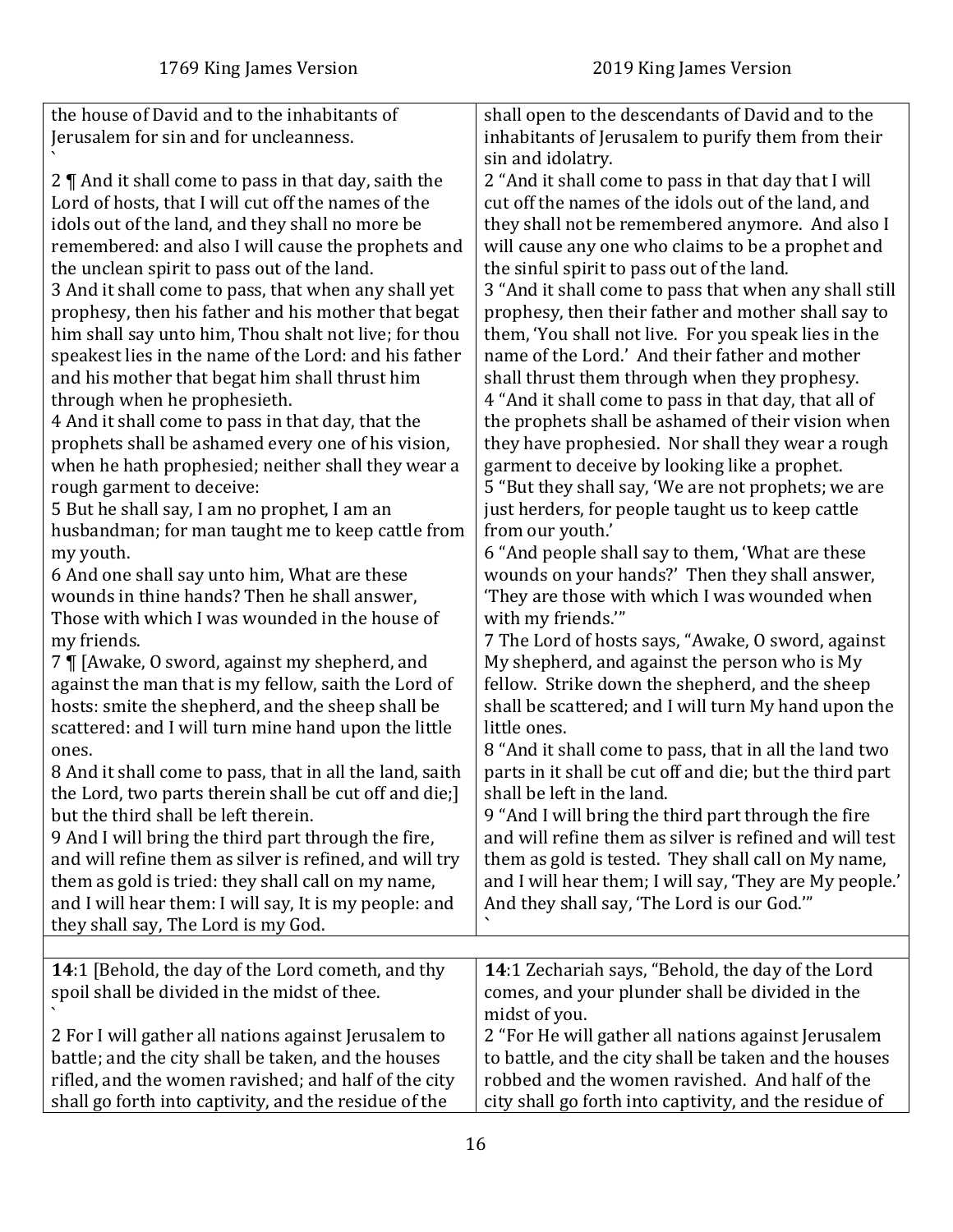people shall not be cut off from the city. 3 Then shall the Lord go forth, and fight against those nations, as when he fought in the day of battle.] 4 ¶ And his feet shall stand in that day upon the mount of Olives, which is before Jerusalem on the east, and the mount of Olives shall cleave in the midst thereof toward the east and toward the west, and there shall be a very great valley; and half of the mountain shall remove toward the north, and half of it toward the south. 5 And ye shall flee to the valley of the mountains; for the valley of the mountains shall reach unto Azal: yea, ye shall flee, like as ye fled from before the earthquake in the days of Uzziah king of Judah: and the Lord my God shall come, and all the saints with thee. 6 And it shall come to pass in that day, that the light shall not be clear, nor dark: 7 But it shall be one day which shall be known to the Lord, not day, nor night: but it shall come to pass, that at evening time it shall be light. 8 And it shall be in that day, that living waters shall go out from Jerusalem; half of them toward the former sea, and half of them toward the hinder sea: in summer and in winter shall it be. 9 And the Lord shall be king over all the earth: in that day shall there be one Lord, and his name one. 10 All the land shall be turned as a plain from Geba to Rimmon south of Jerusalem: and it shall be lifted up, and inhabited in her place, from Benjamin's gate unto the place of the first gate, unto the corner gate, and from the tower of Hananeel unto the king's winepresses. 11 And men shall dwell in it, and there shall be no more utter destruction; but Jerusalem shall be safely inhabited. 12 ¶ And [this shall be the plague wherewith the Lord will smite all the people that have fought against Jerusalem; Their flesh shall consume away while they stand upon their feet, and their eyes shall consume away in their holes, and their tongue shall consume away in their mouth.] 13 And it shall come to pass in that day, that a great tumult from the Lord shall be among them; and they shall lay hold every one on the hand of his the people shall not be cut off from the city. 3 "Then the Lord shall go forth and fight against those nations, as when He fought in the day of battle. 4 "And He shall be in that day upon the Mount of Olives, which is before Jerusalem on the east; and the Mount of Olives shall split in the midst toward the east and toward the west, forming a very great valley. And half of the mountain shall move toward the north, and half of it toward the south. 5 "And you shall flee to the valley of the mountains, for the valley of the mountains shall reach to Azal. Yes, you shall flee, like people fled from before the earthquake in the days of Uzziah king of Judah; and the Lord my God shall come and all the saints with Him. 6 "And it shall come to pass in that day, that the light shall not be clear nor dark. 7 "But it shall be one day which shall be known to the Lord, not day, nor night; but it shall come to pass that at evening time it shall be light. 8 "And it shall be in that day, that living waters shall go out from Jerusalem, half of them toward the Dead Sea, and half of them toward the Mediterranean Sea. In summer and in winter it shall be so. 9 "And God will be King over all the earth; in that day there will be one God and His name one. 10 "All the land shall be turned into a plain from Geba to Rimmon south of Jerusalem. And Jerusalem shall be lifted up and inhabited in her place, from Benjamin's Gate to the place of the former gate, to the Corner Gate, and from the Tower of Hananeel to the King's Wine Press. 11 "And people shall dwell in Jerusalem, and there shall be no more utter destruction; but Jerusalem shall be safely inhabited. 12 "And this shall be the plague with which the Lord will strike down all the people who have fought against Jerusalem. Their flesh shall consume away while they stand upon their feet, and their eyes shall consume away in their sockets. And each person's tongue shall be consumed in this mouth. 13 "And it shall come to pass in that day that a great tumult from the Lord shall be among them. And everyone shall lay hold on the hand of their